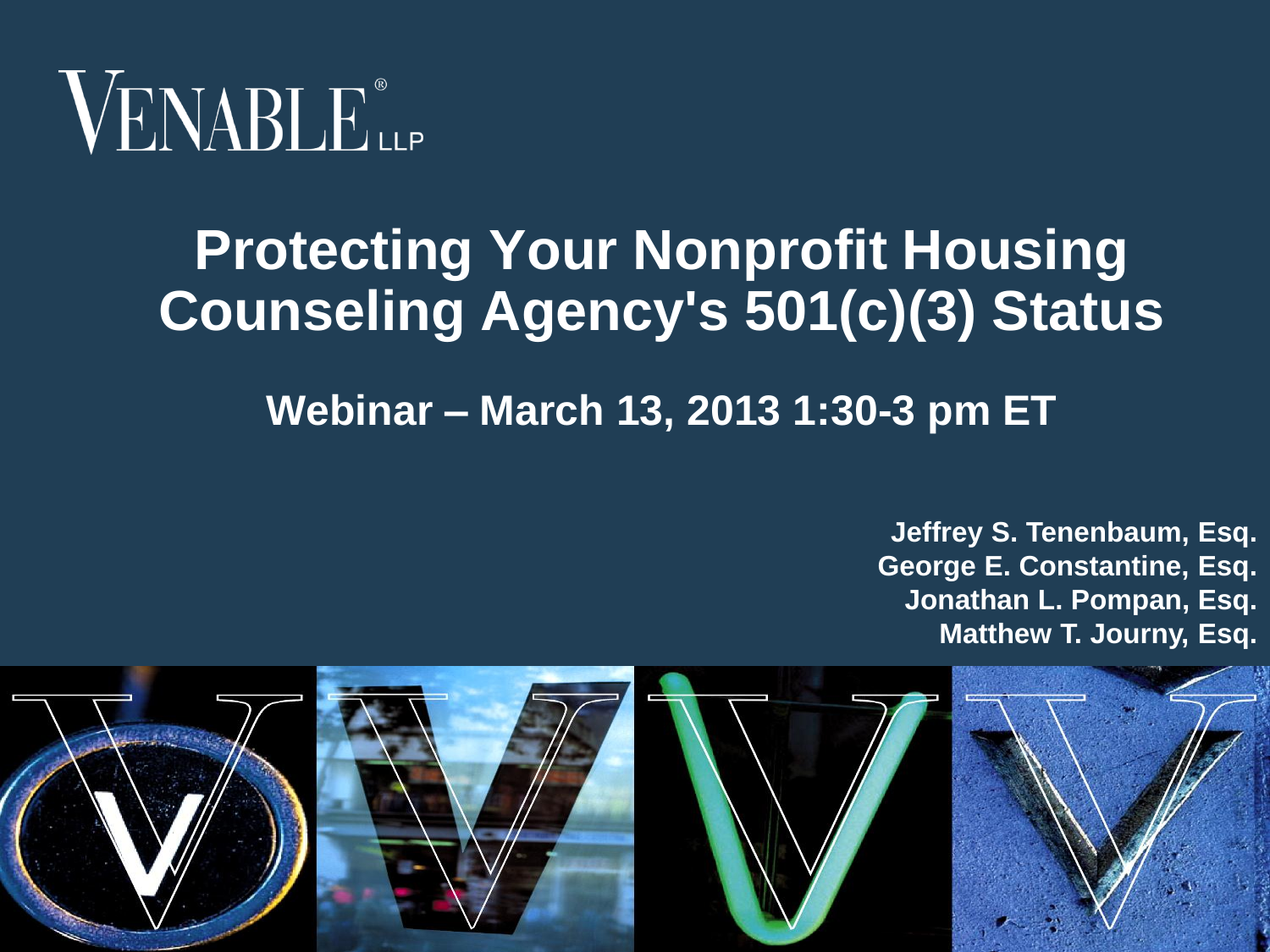### **Agenda**

- What the IRS is doing
- What agencies can expect
- The legal requirements for 501(c)(3) status
- Recent IRS treatment of housing counseling agencies
- How to prepare for the IRS Housing Counseling Compliance Project
- **Nhat to do if your agency is selected**

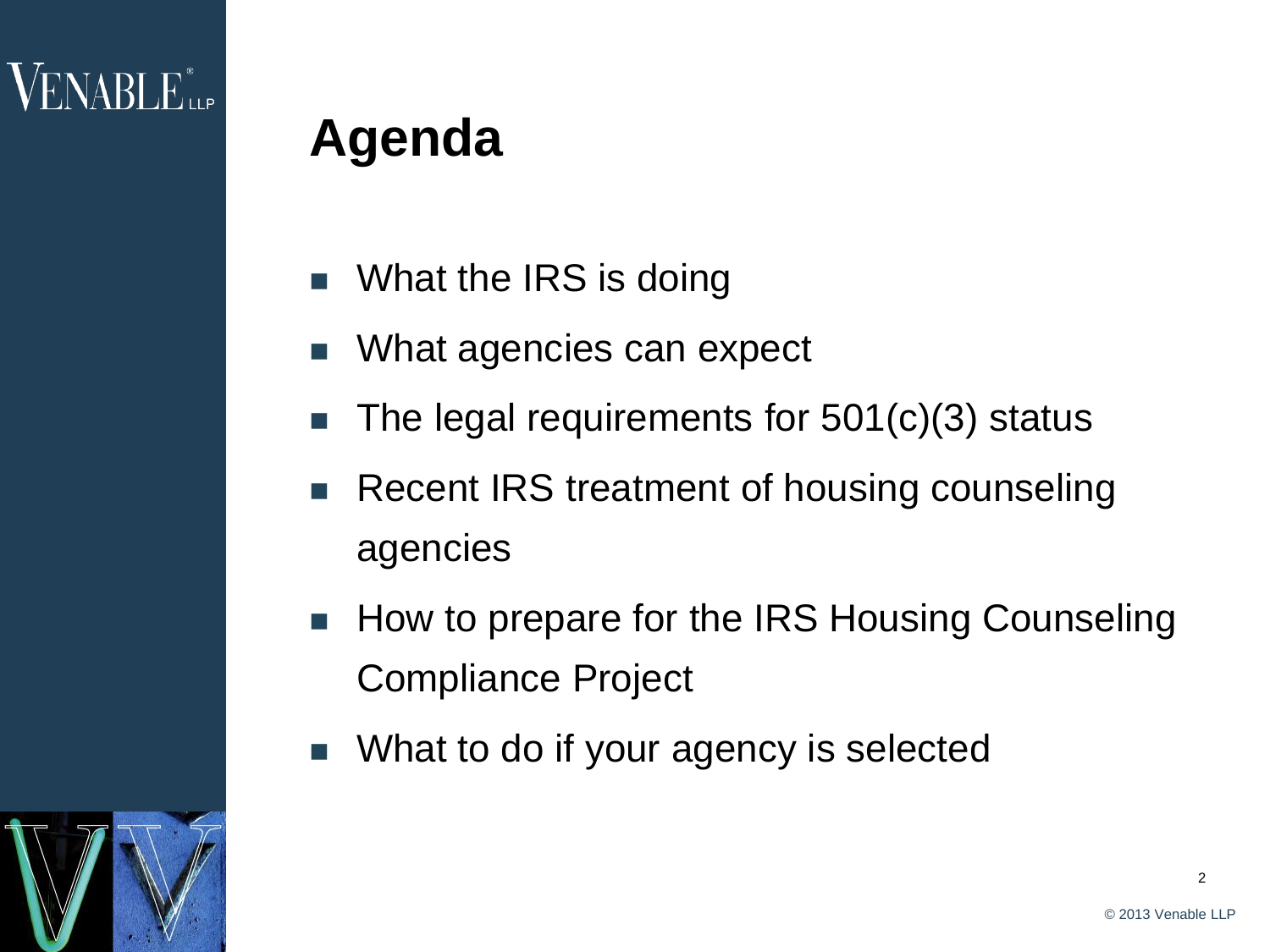$\mathsf{VENABI}\_\mathsf{Lip}^*$ 

# **What Is the IRS Doing?:**

# **The Housing Counseling and Foreclosure Prevention Compliance Project**

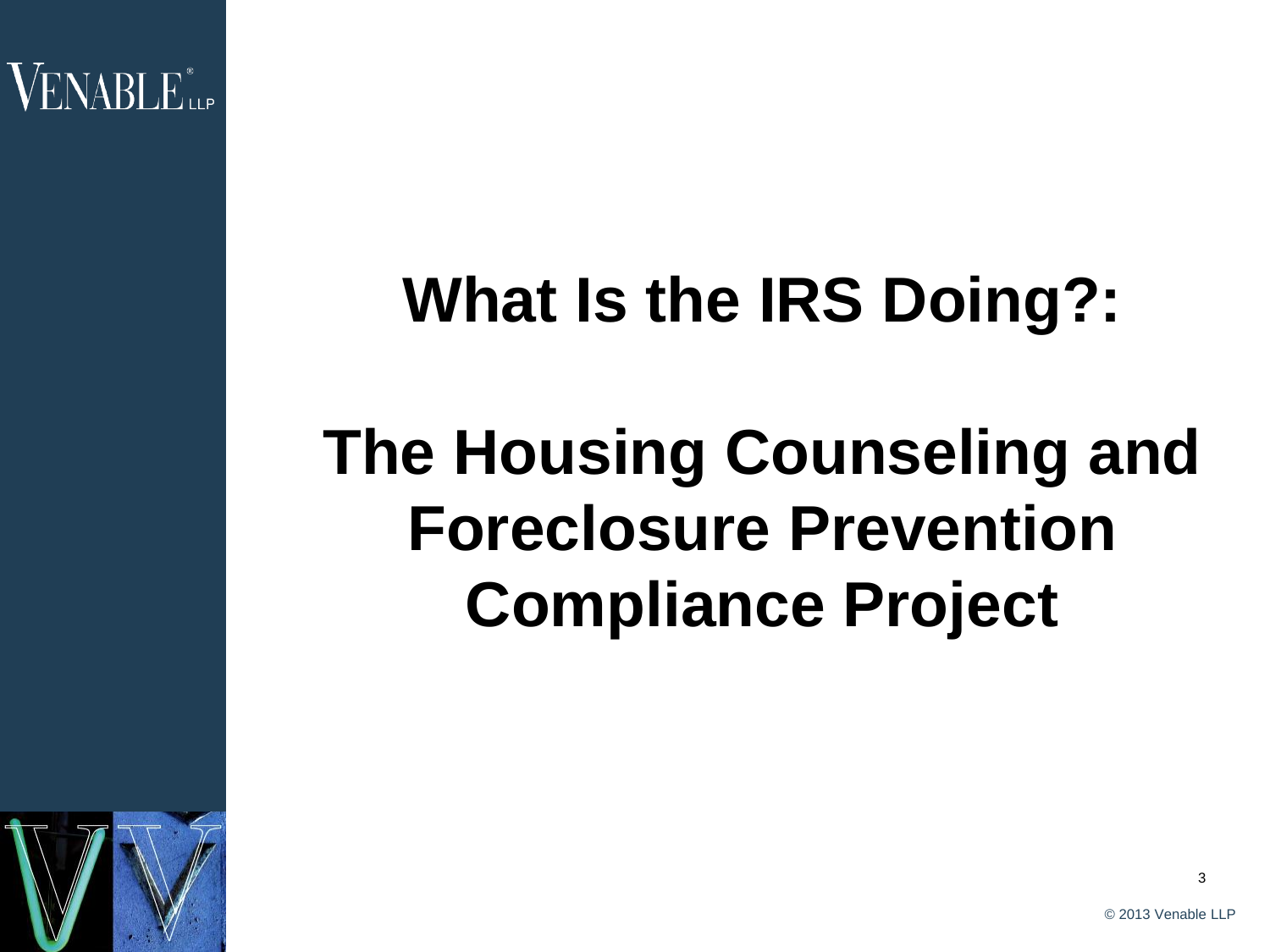## What the IRS Is Doing

- The IRS has begun a "compliance project" relating to the tax-exempt housing counseling and foreclosure prevention industry.
- On January 28, 2013, the IRS Director of Exempt Organizations released the *IRS Exempt Organizations FY 2012 Annual Report & FY 2013 Workplan* setting forth the 2013 IRS focus areas.
	- Including "on organizations that offer or propose to offer foreclosure assistance activities."
	- According to the IRS, there has been an increase in the number of organizations claiming to help individuals facing foreclosure, but many of these organizations closely resemble the noncompliant organizations that claimed to offer credit counseling support.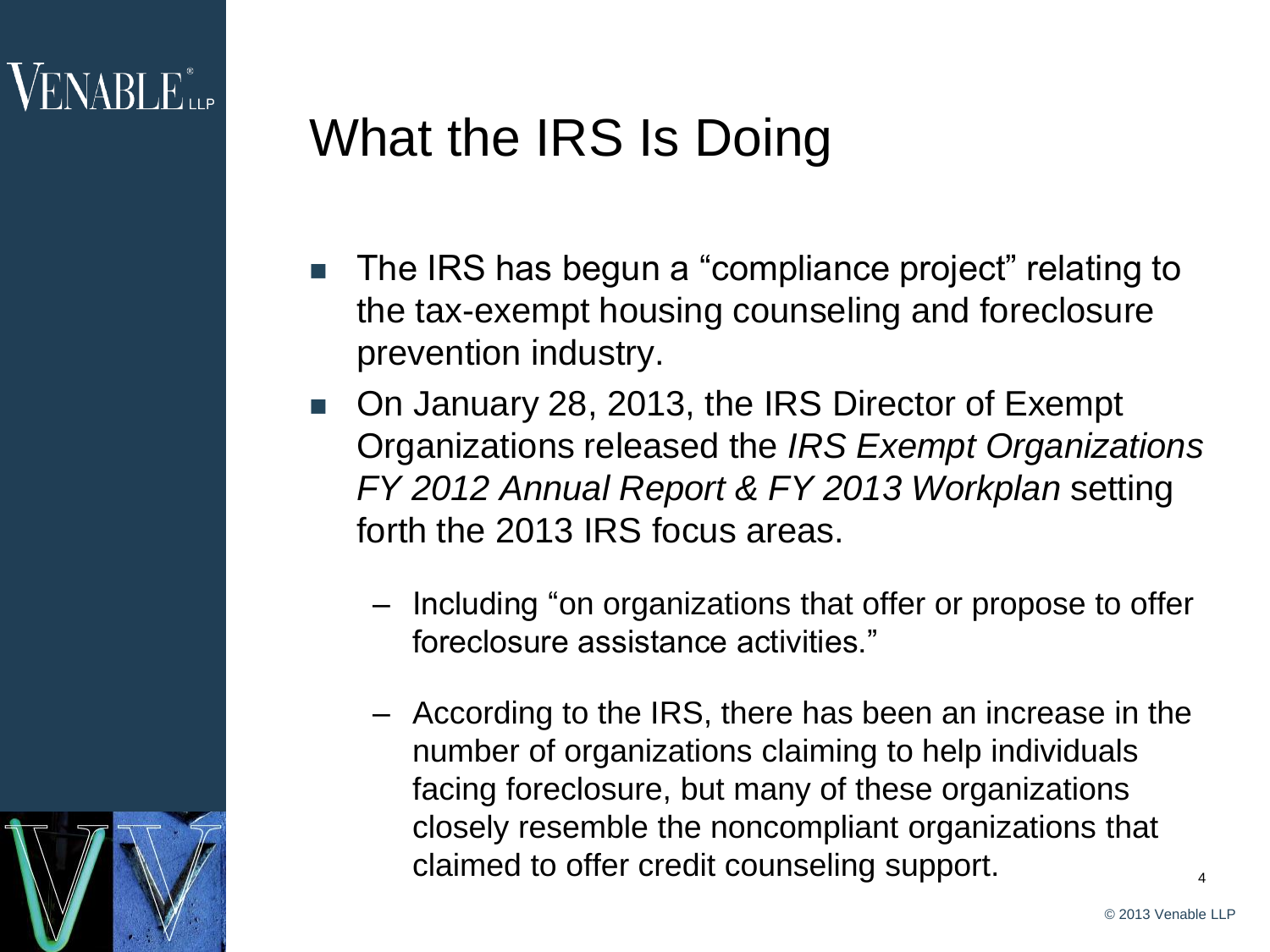## What the IRS Is Doing

- Housing Counseling and Foreclosure Prevention Compliance Project.
	- The IRS has assembled a working group that is comprised of many of the same individuals who oversaw the Credit Counseling Compliance Project between 2004 and 2012.
	- The IRS has already identified 280 organizations which will be subject to an IRS compliance reviews and, where appropriate, an IRS examination—not a matter of "if," but a matter of "when"—for 280 organizations.

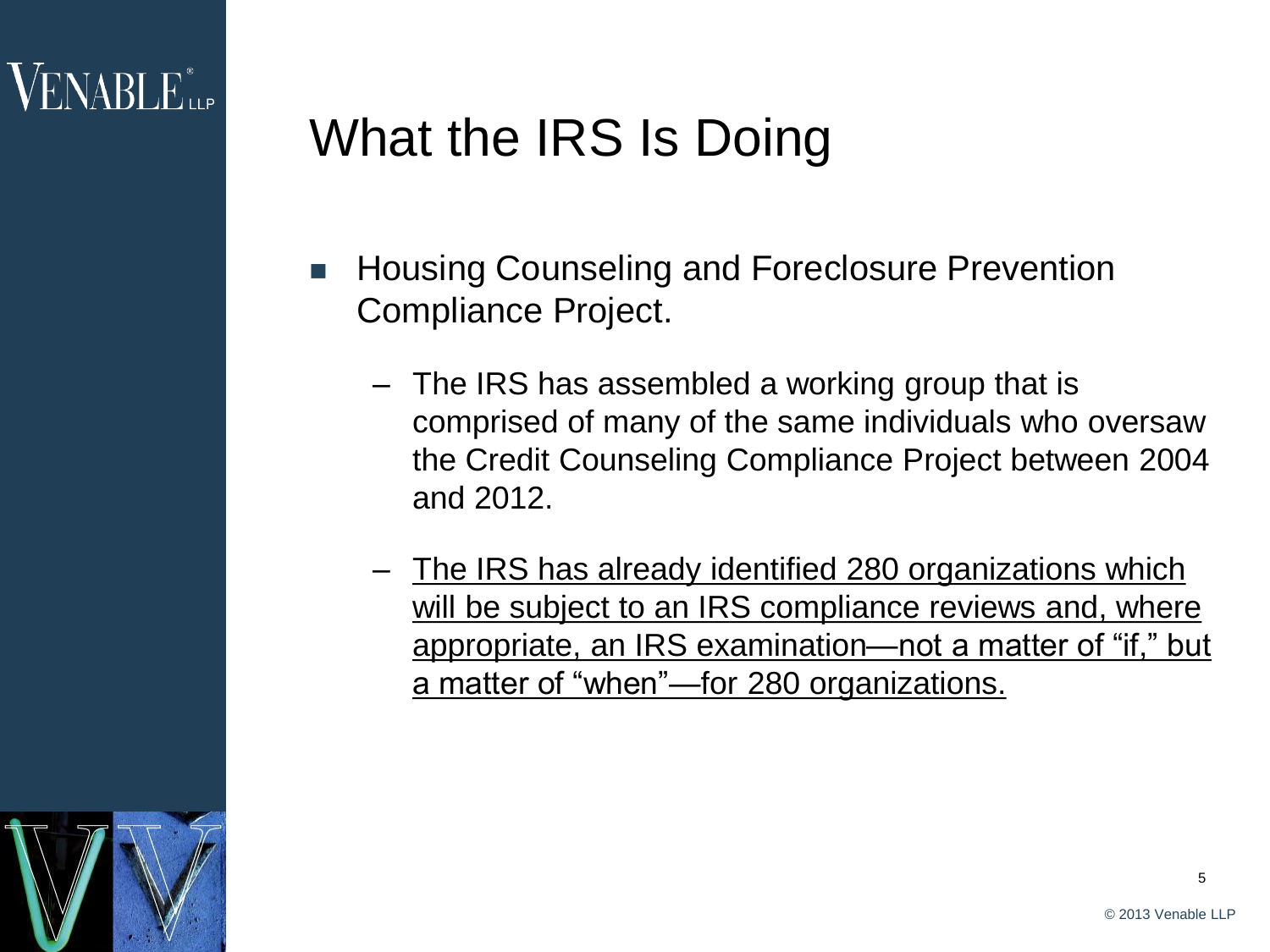## What Can Agencies Expect?:

The Impact of the Housing Counseling and Foreclosure Prevention Compliance Project on your Agency

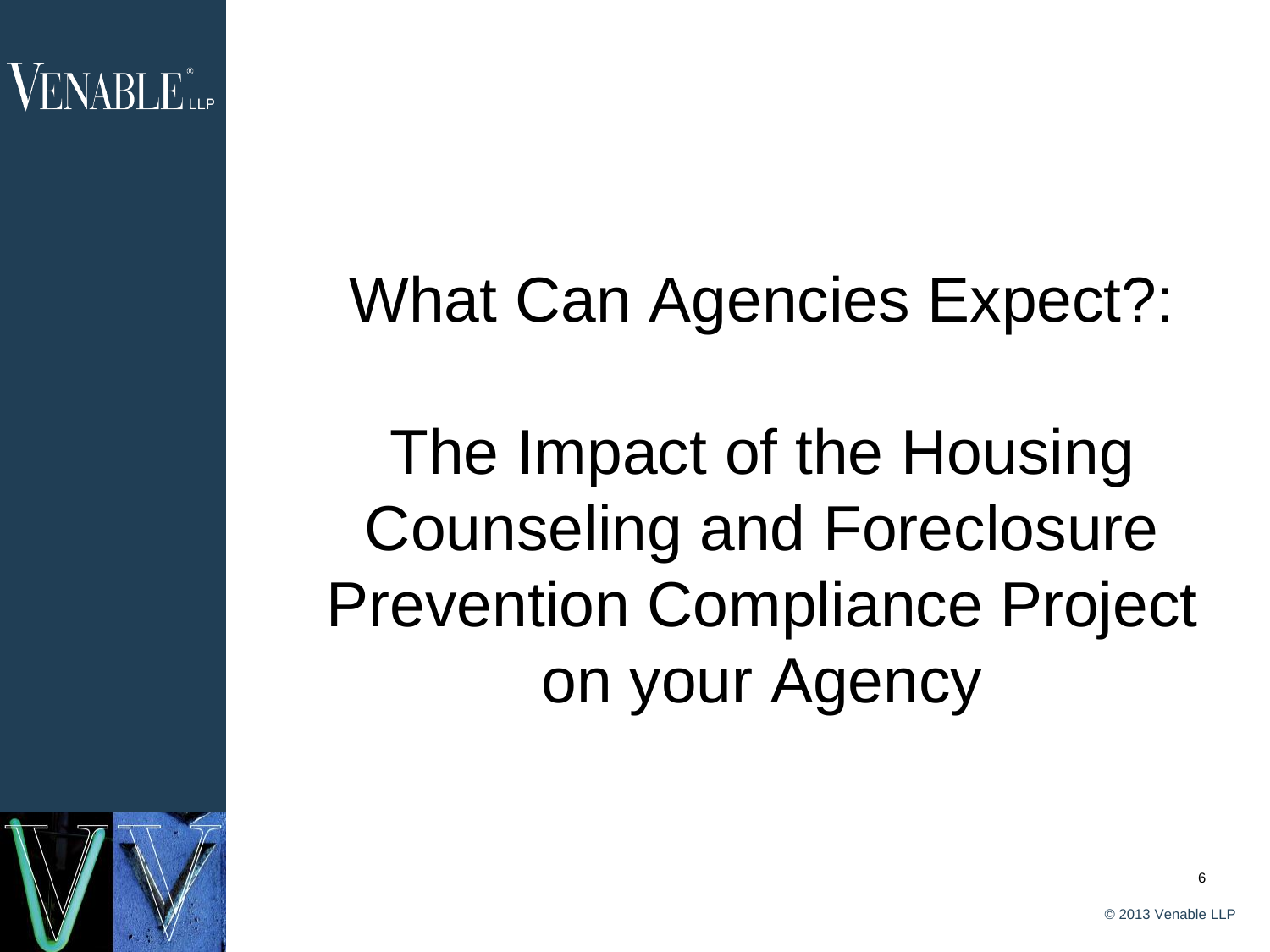### $\sf{VENABLE}^*$

### Impact of the Compliance Project— **Revocation**

- The **REVOCATION** of the tax-exempt status of a substantial portion of the industry.
	- The Workplan specifically mentioned similarities between this project and the Credit Counseling Compliance Project.
	- The compliance project team is comprised of many of the same individuals who were on the credit counseling compliance project team.
- The IRS has at various times publicly stated that the credit counseling compliance project resulted in the revocation or proposed revocation of 80% of the industry.

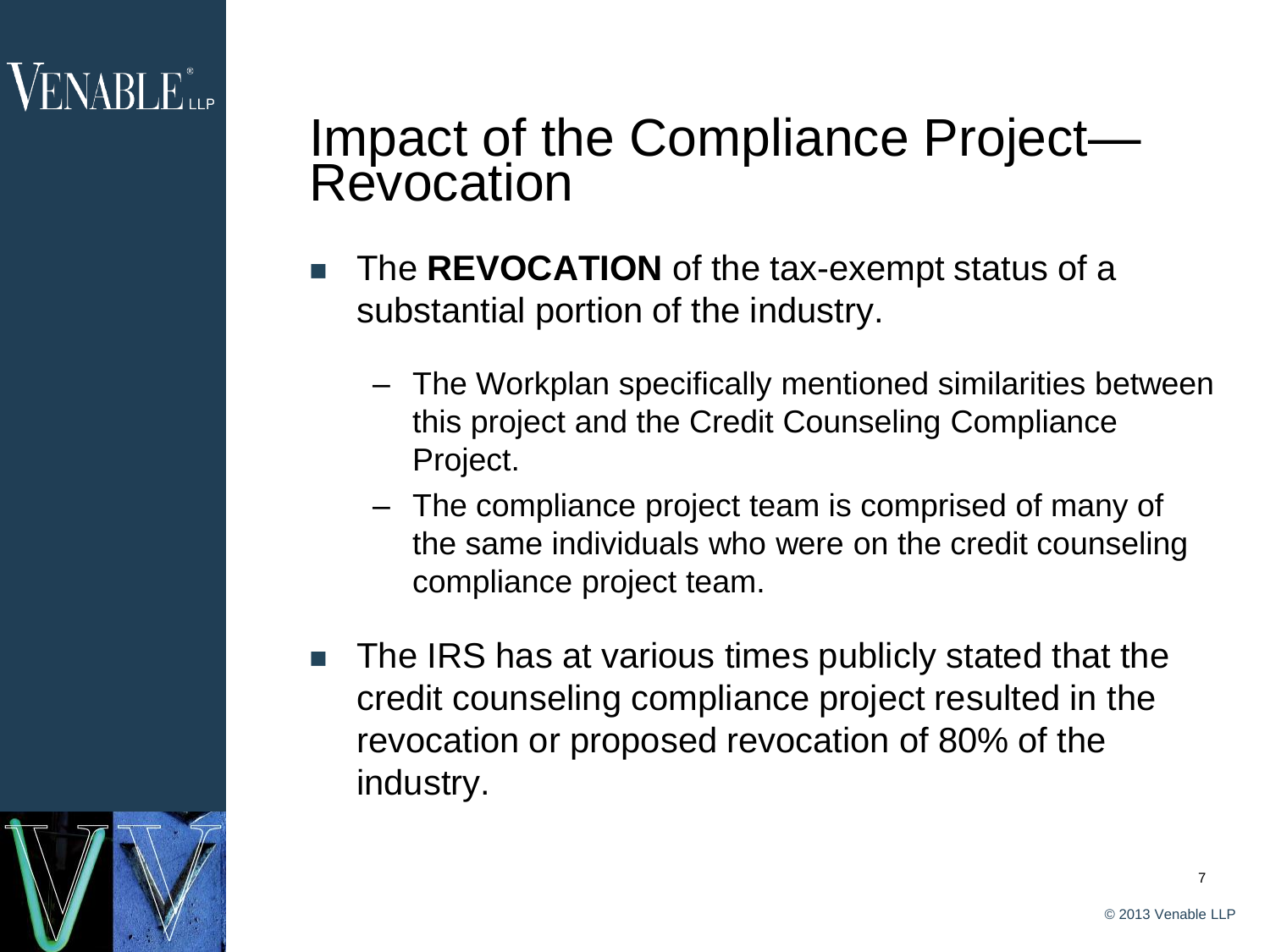### Impact of the Compliance Project— Impact of Revocation

- Federal and state tax-exempt status (state tax-exempt status will vary depending upon state)
- HUD-approval status
	- Government and foundation grant eligibility
	- Ability to solicit tax-deductible charitable contributions
	- Exemptions from various statutes (*e.g.,* Federal Trade Commission Act, federal and state credit repair statutes, state mortgage foreclosure consulting statutes).
	- Loss of ability to participate in CFPB Mortgage Rules (Disclosures and Mandatory Housing Counseling Requirements)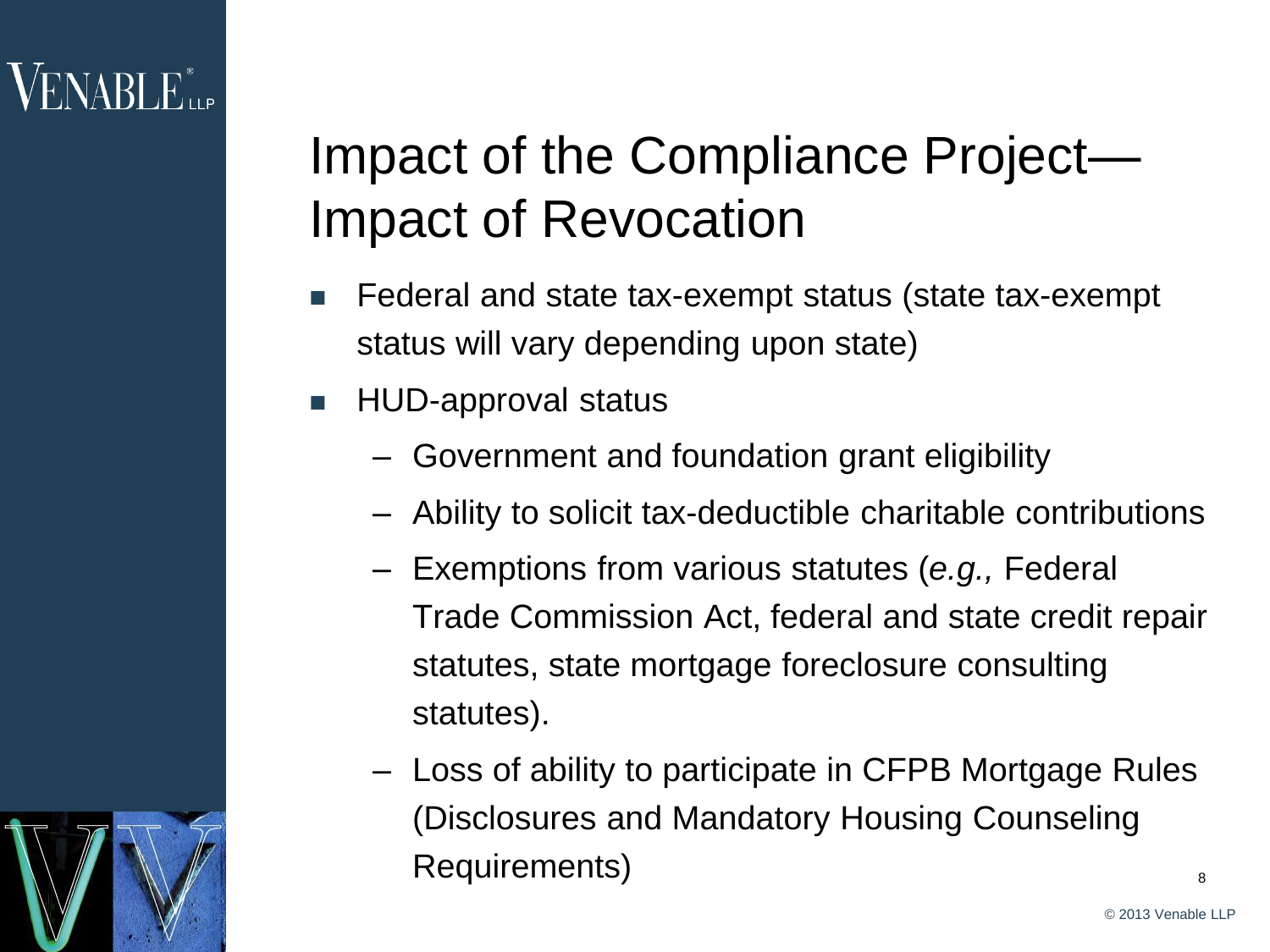## **Legal Requirements:**

# **The Legal Standards of the Housing Counseling and Foreclosure Prevention Compliance Project**

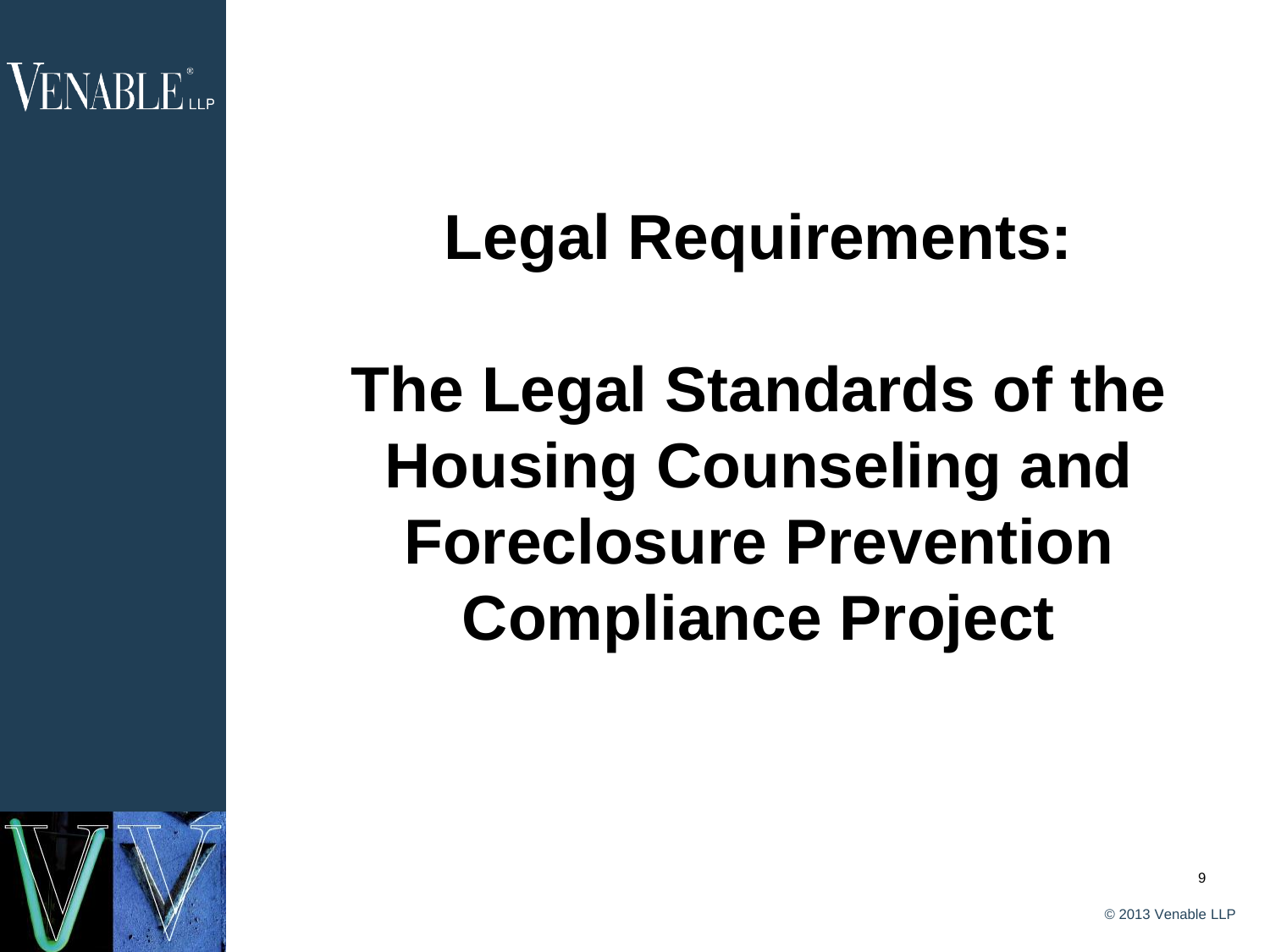## $VENABLE$

### Legal Requirements for 501(c)(3) **Status**

- General Code section 501(c)(3) requirements
	- Charitable mission
	- Public, not private, benefit
	- No inurement
- Additional Code section 501(q) requirements

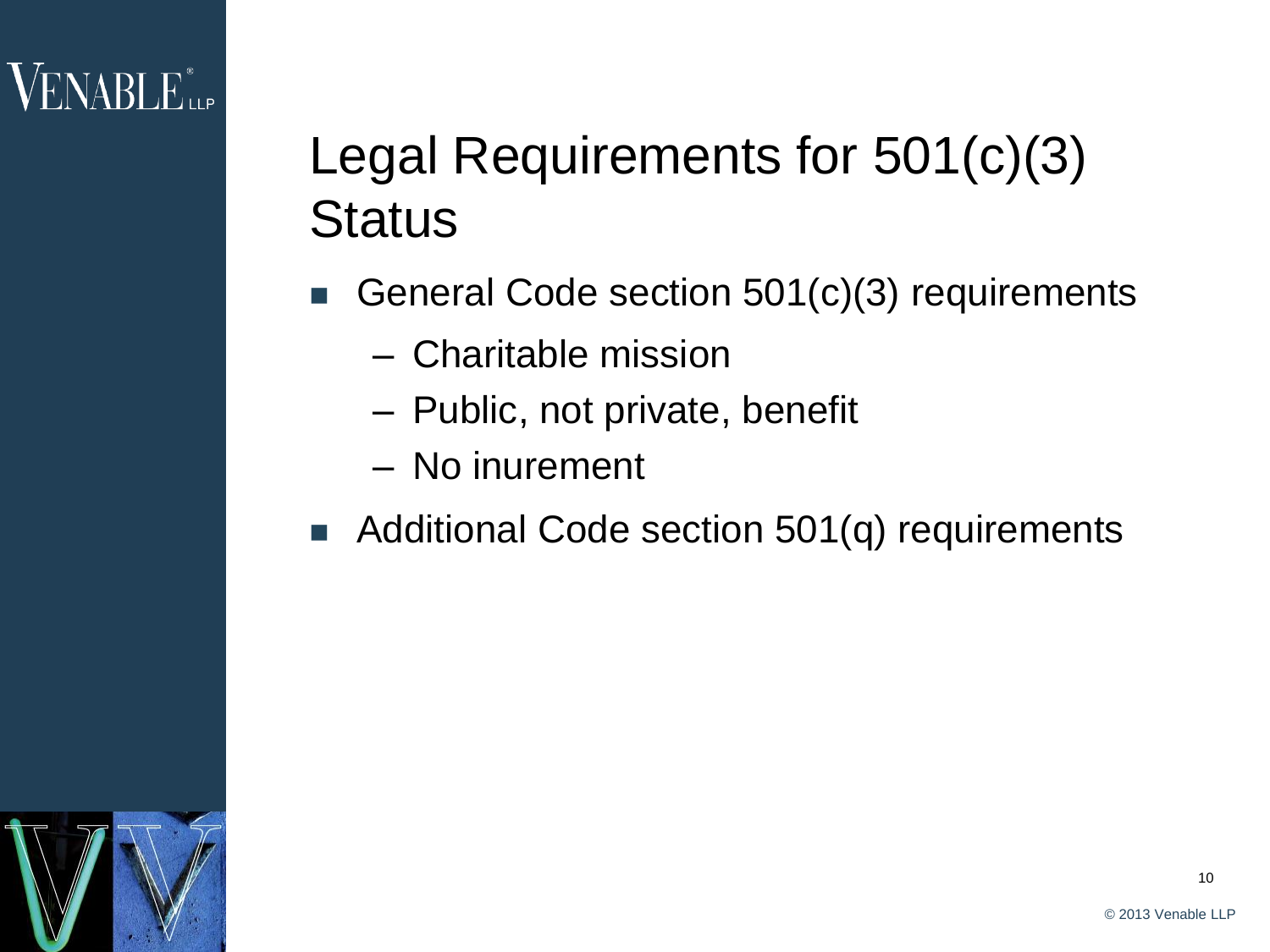### $\sf{VENABLE}^*$

- Charitable Mission
	- Section 501(c)(3) organizations must be organized and operated primarily for a charitable purpose
	- Religious, charitable, scientific, educational, testing for public safety, literary, relieving the burdens of government, etc.
- Housing counseling organizations:
	- Education
	- Relief of financially distressed individuals
	- Relief of the burdens of government

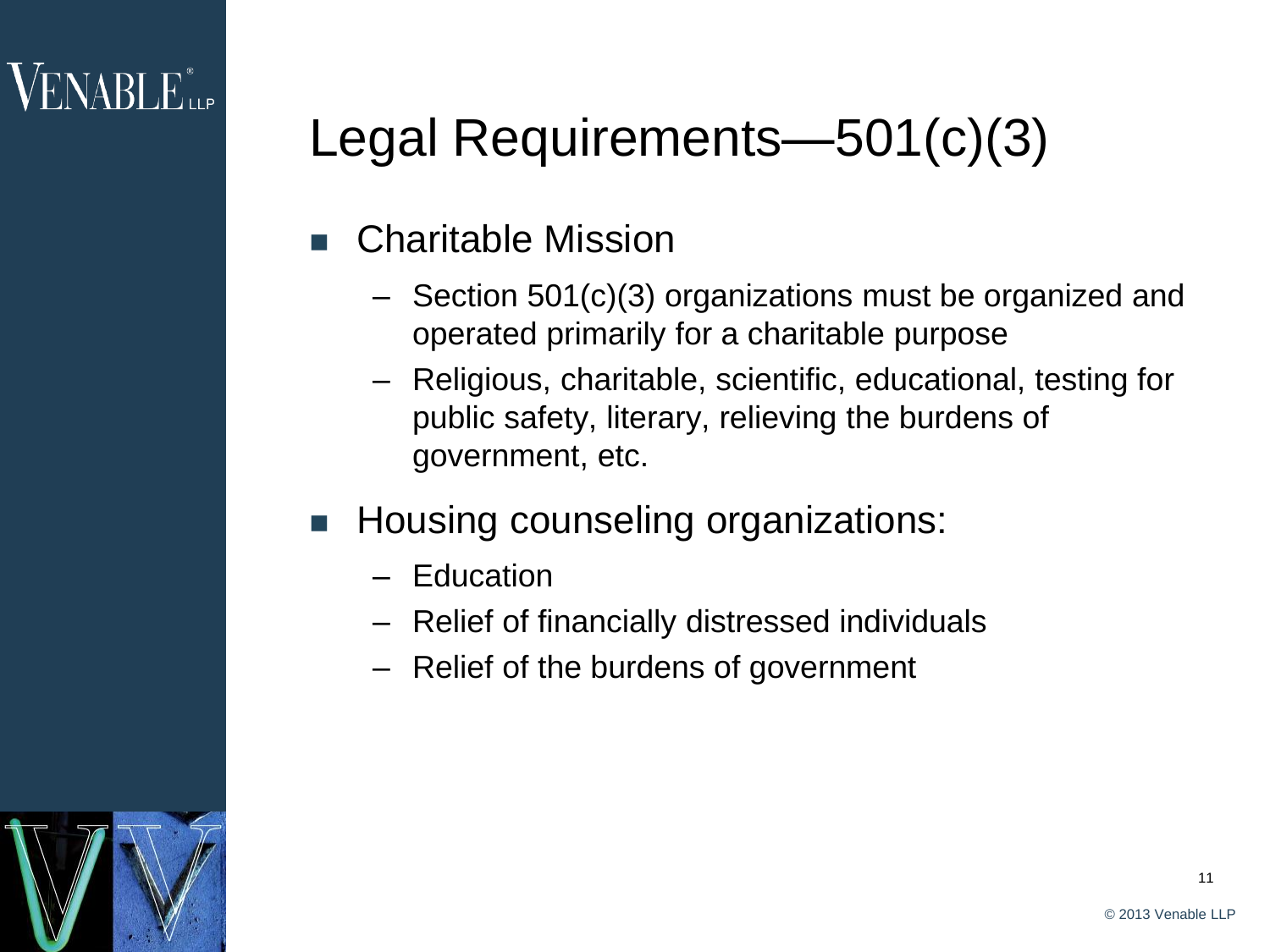#### No Private Benefit

- − Generally, tax-exempt organizations are required to limit their activities to those that further their stated mission
- − A non-exempt purpose is generally a purpose that serves a private rather than a public benefit, as such, is generally called a "private benefit"
- − Provision of an impermissible private benefit is grounds for revocation

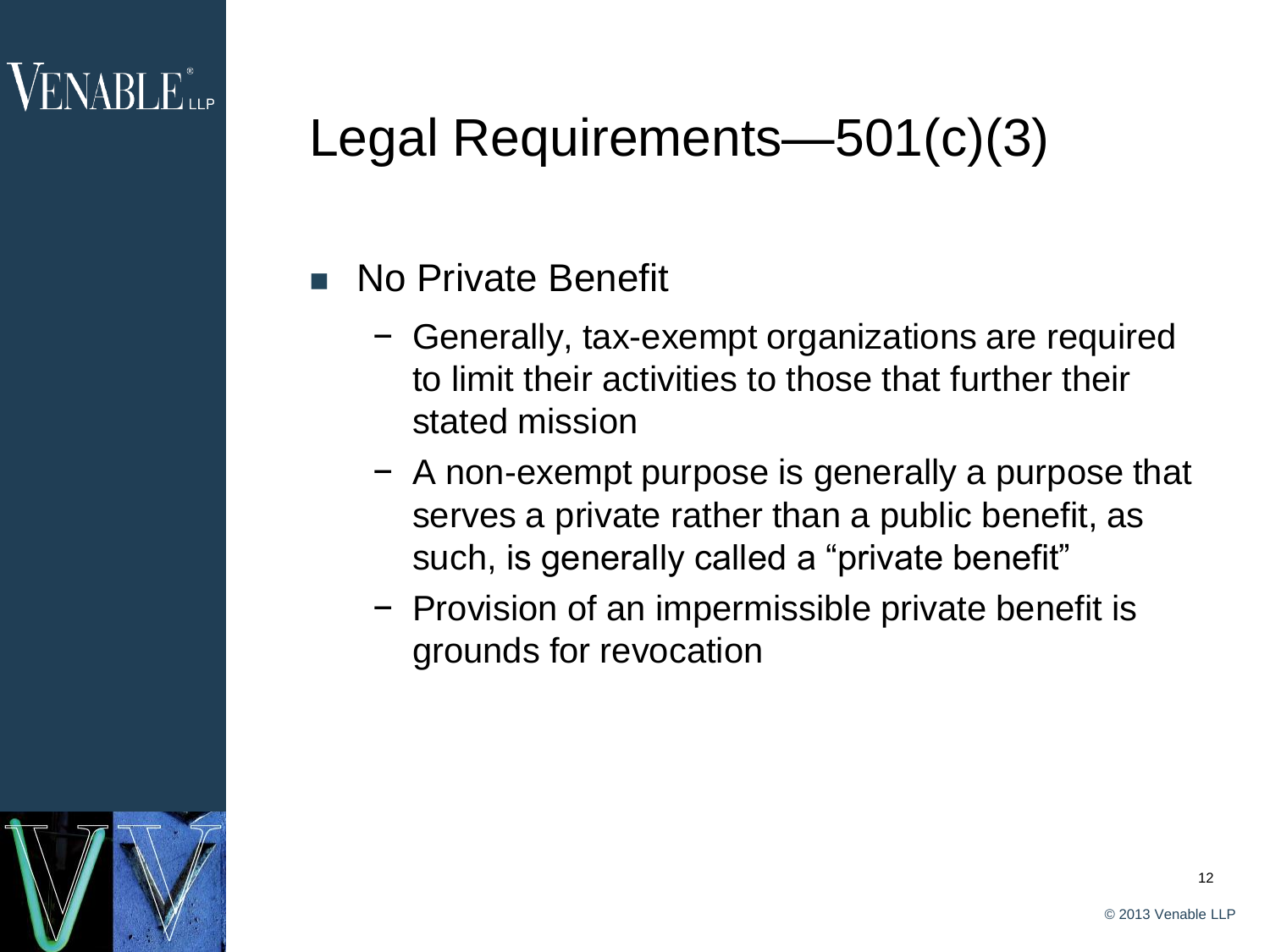### No inurement

- − Code generally provides that no part of organization's net earnings can inure to the benefit of any private individual or shareholder
- − Penalty for inurement is REVOCATION

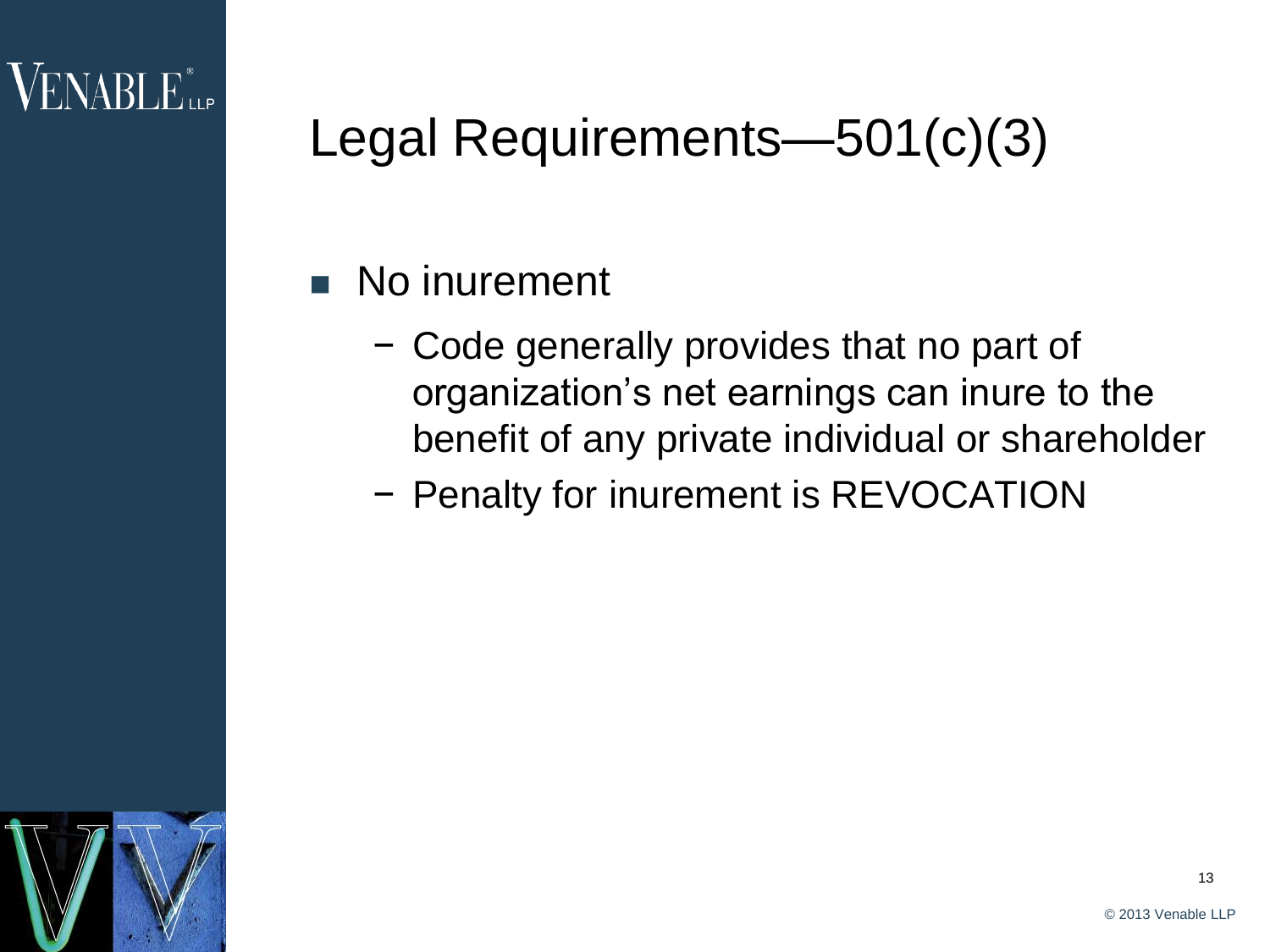- *In addition to* meeting all current legal requirements contained in Section 501(c)(3), a credit counseling agency desiring tax-exempt status under Section 501(c)(3) *also* must adhere to the rules contained in Section 501(q).
- If  $501(q)$  applies to your housing counseling agency, then any violation of any 501(q)'s requirements and prohibitions will result in loss of 501(c)(3) status.

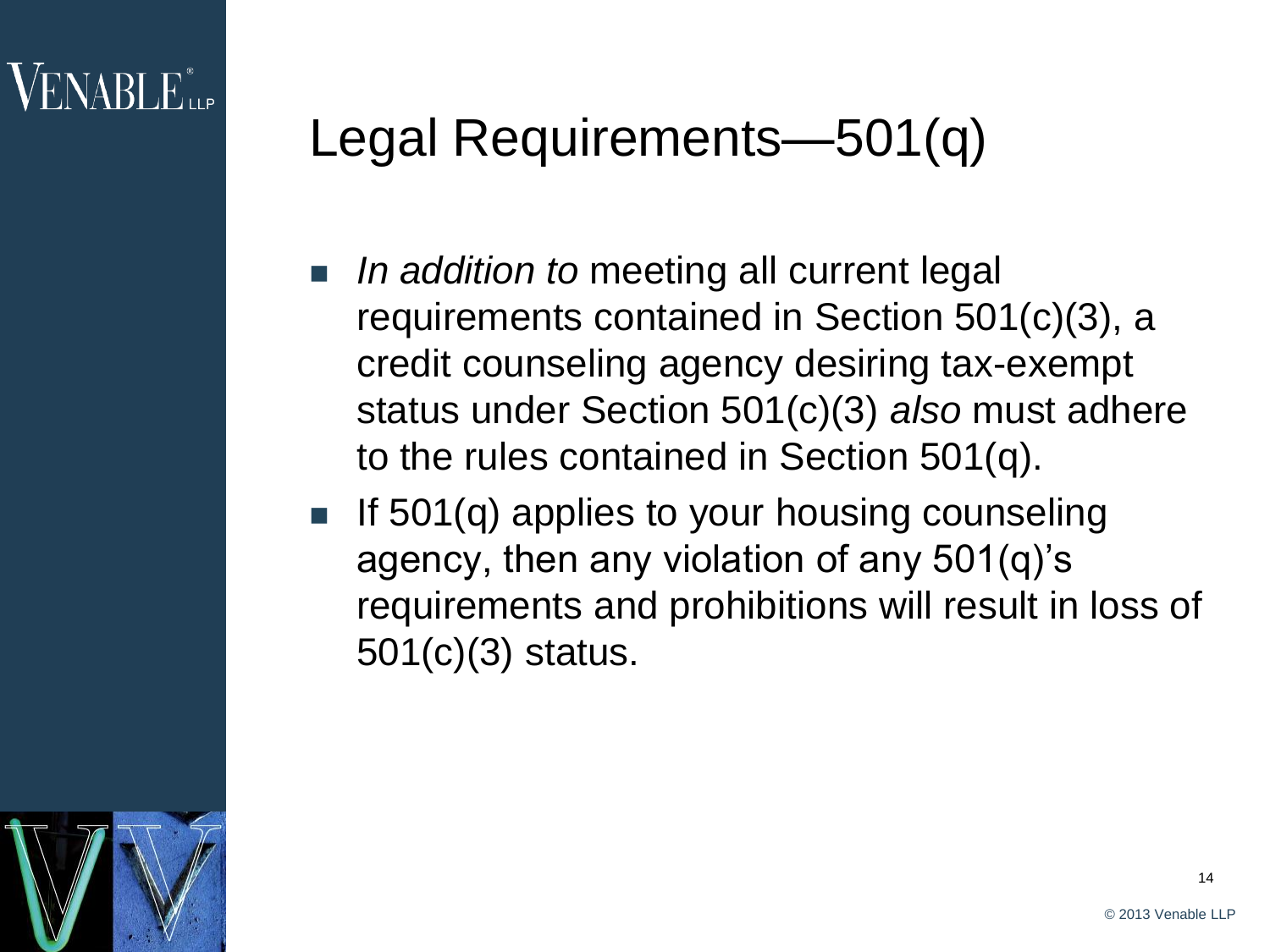- "Credit Counseling Services" Defined:
	- Section 501(q) is generally applicable to all organizations exempt under Sections 501(c)(3) or (4) that provide "credit counseling services" as a "substantial purpose" of their organization.
	- "Credit counseling services" are defined as (i) the providing of educational information to the general public on budgeting, personal finance, financial literacy, saving and spending practices, and the sound use of consumer credit, (ii) the assisting of individuals and families with financial problems by providing them with counseling, or (iii) a combination of the above.

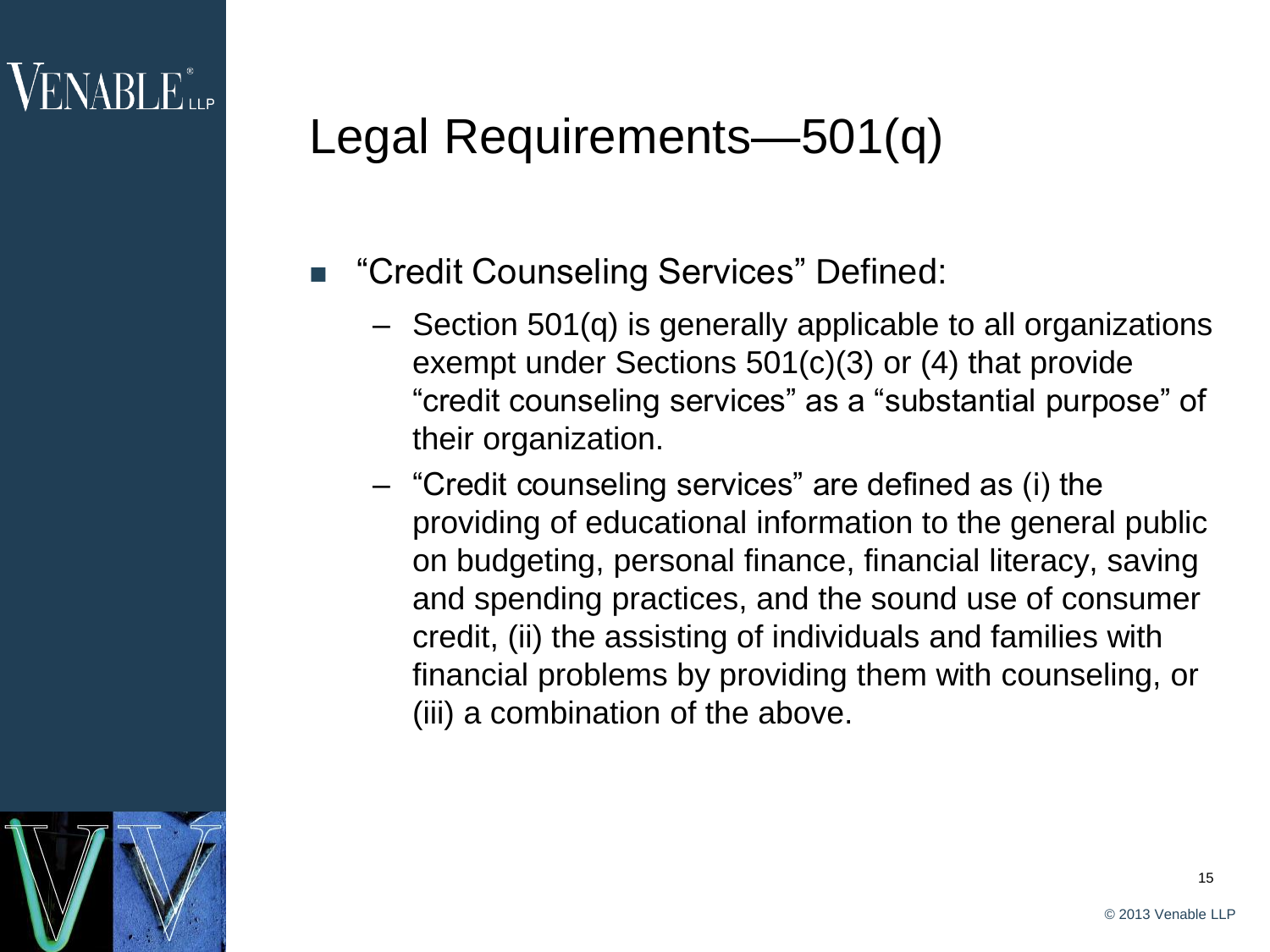- March 30, 2010 IRS Chief Counsel Advice Memorandum
	- First published IRS guidance regarding 501(q)
	- Concludes that organizations that provide educational information on financial topics or provide financial counseling to homeowners who are at risk of foreclosure are providing "credit counseling services" within the meaning of 501(q). An organization that engages in such activities as a "substantial purpose" must comply with 501(q).

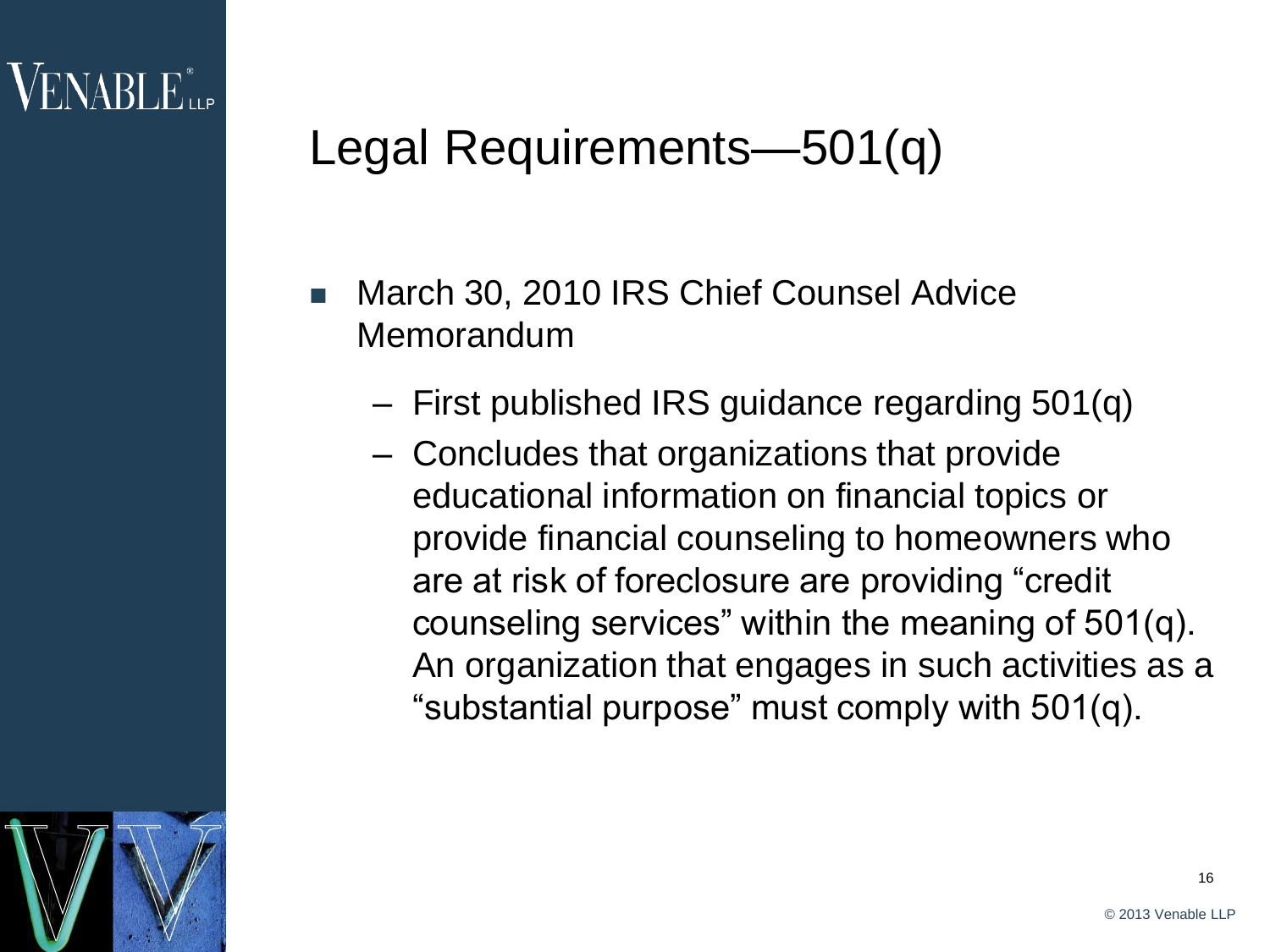- Services Tailored to Consumers:
	- You must provide credit counseling services tailored to the specific needs and circumstances of each consumer.
- **■** Loans:
	- You may not make loans to debtors (other than loans with no fees or interest) and you may not negotiate the making of loans on behalf of debtors.

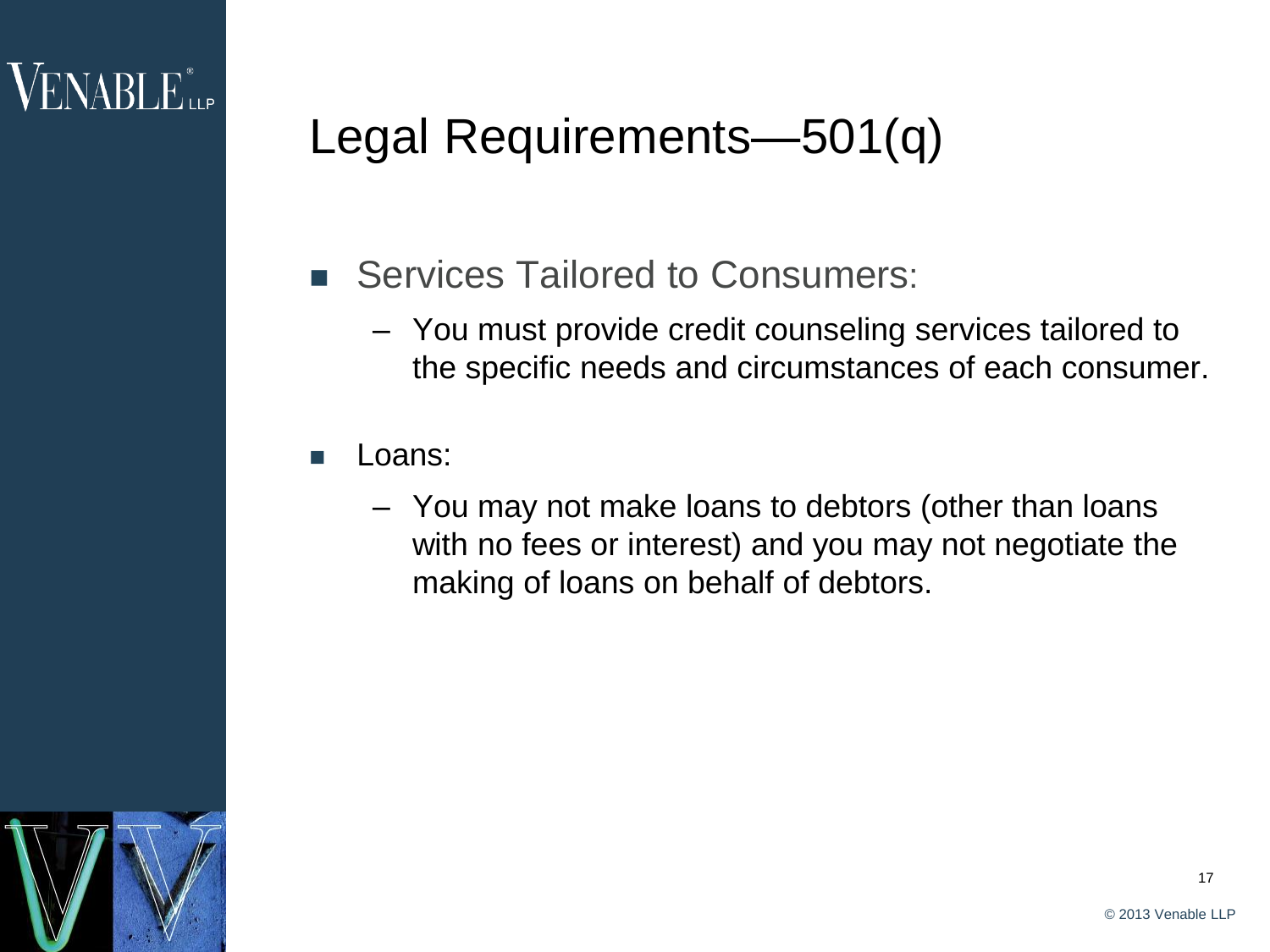- Credit Repair:
	- You may only provide incidental services to improve consumer credit records and credit history, and you may not charge a separate fee for such services.
- Ability to Pay:
	- You may not refuse services based on inability to pay, or on the ineligibility or unwillingness of a consumer to enroll in a debt management plan.

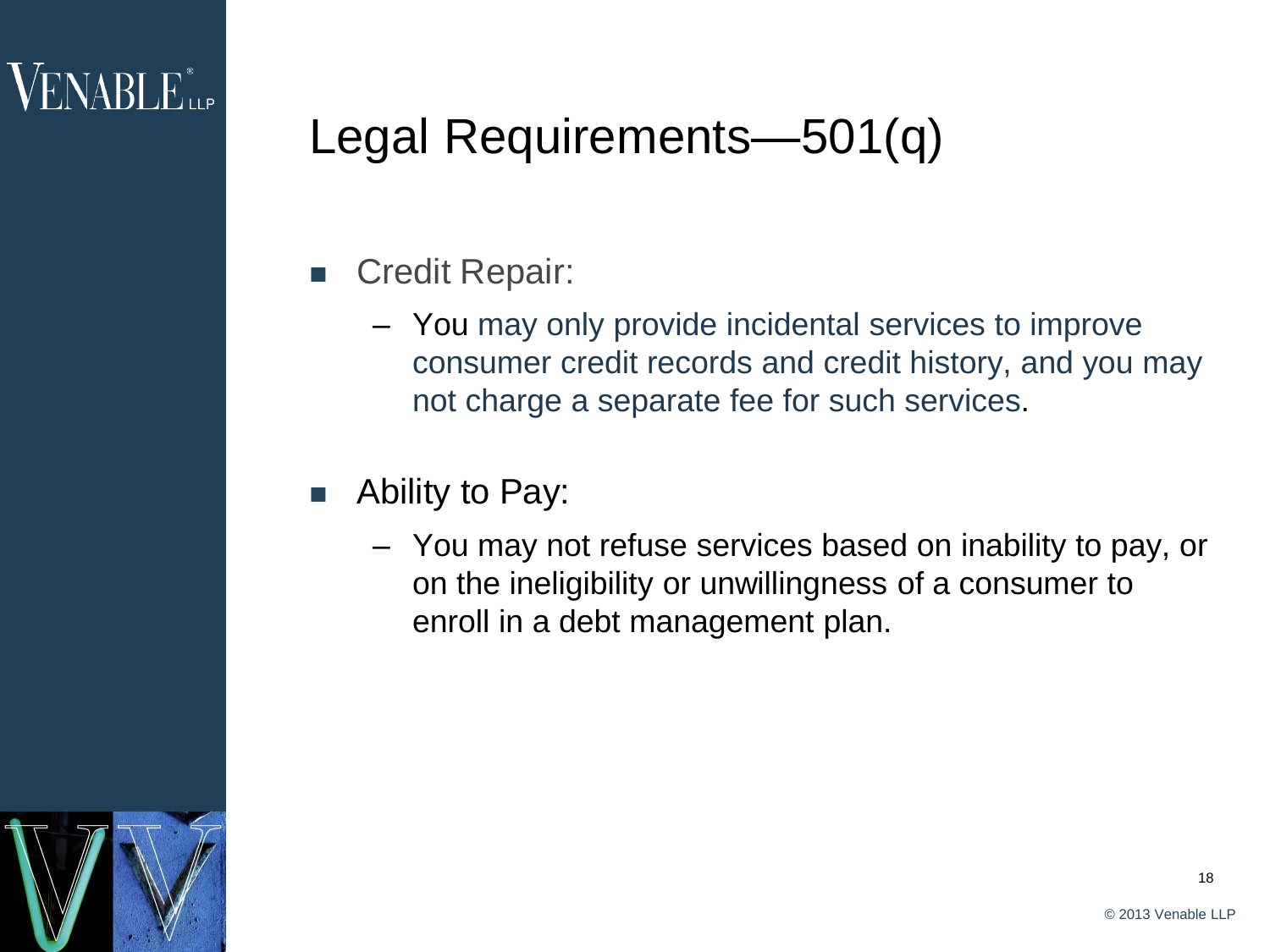- **Fee Policy:** 
	- You may charge reasonable fees, but must provide waivers if a consumer is unable to pay; also, except to the extent allowed by state law, you may not charge fees based on the percentage of the consumer's debt, the consumer's debt management plan payments, or the savings to the consumer from the debt management plan.

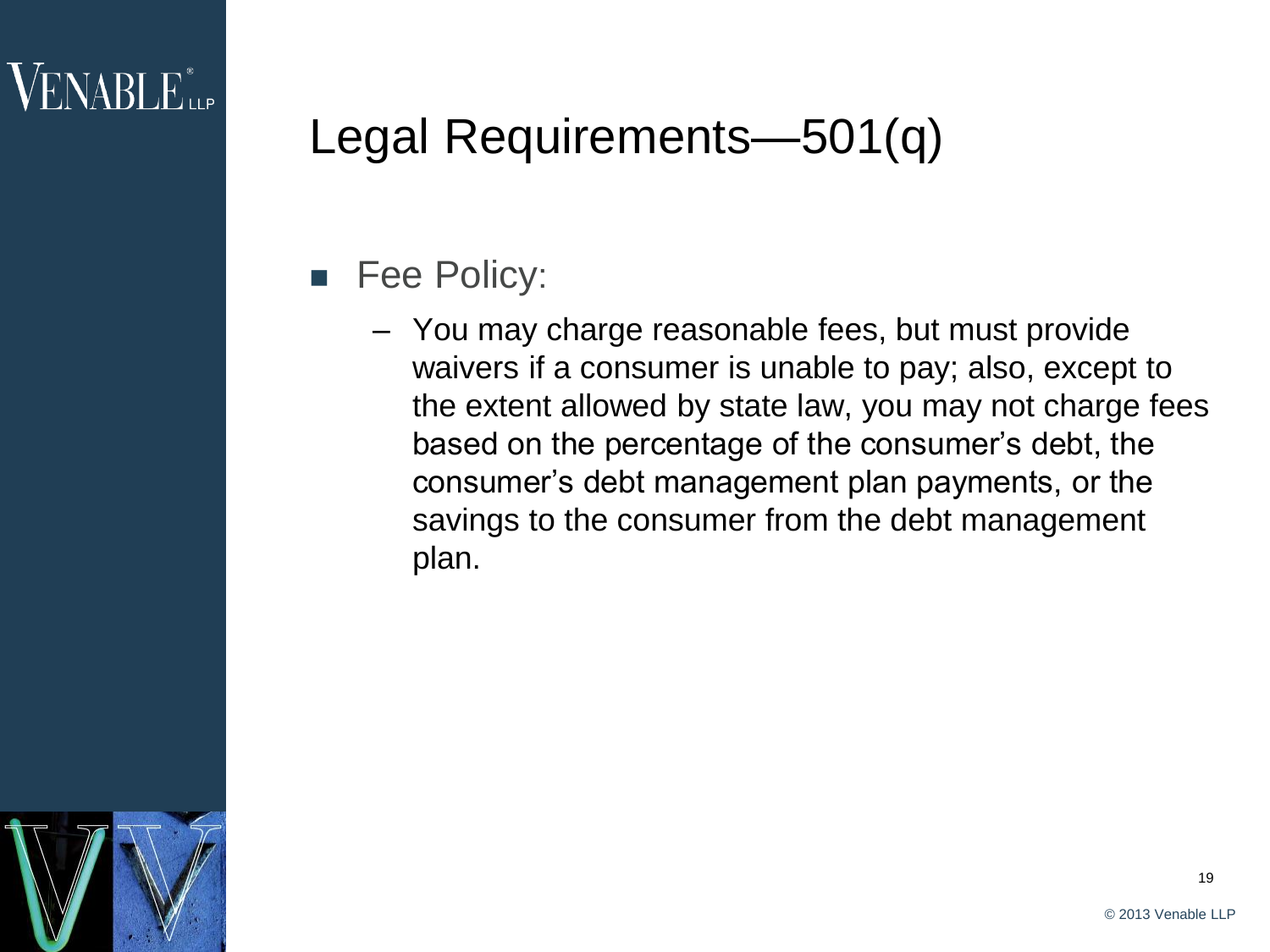#### Board Composition:

- The majority of your board of directors must represent the broad interests of the public, such as public officials, community leaders, and persons having special knowledge or expertise in credit or financial education.
- No more than 49% of the board may be employees of the agency, creditors or others who will benefit financially (directly or indirectly) from the agency's activities (other than through reasonable directors' fees), *and* no more than 20% of the board may be employees of the agency or others who will benefit financially (directly or indirectly) from the agency's activities (other than through reasonable directors' fees or the repayment of consumer debt to creditors).

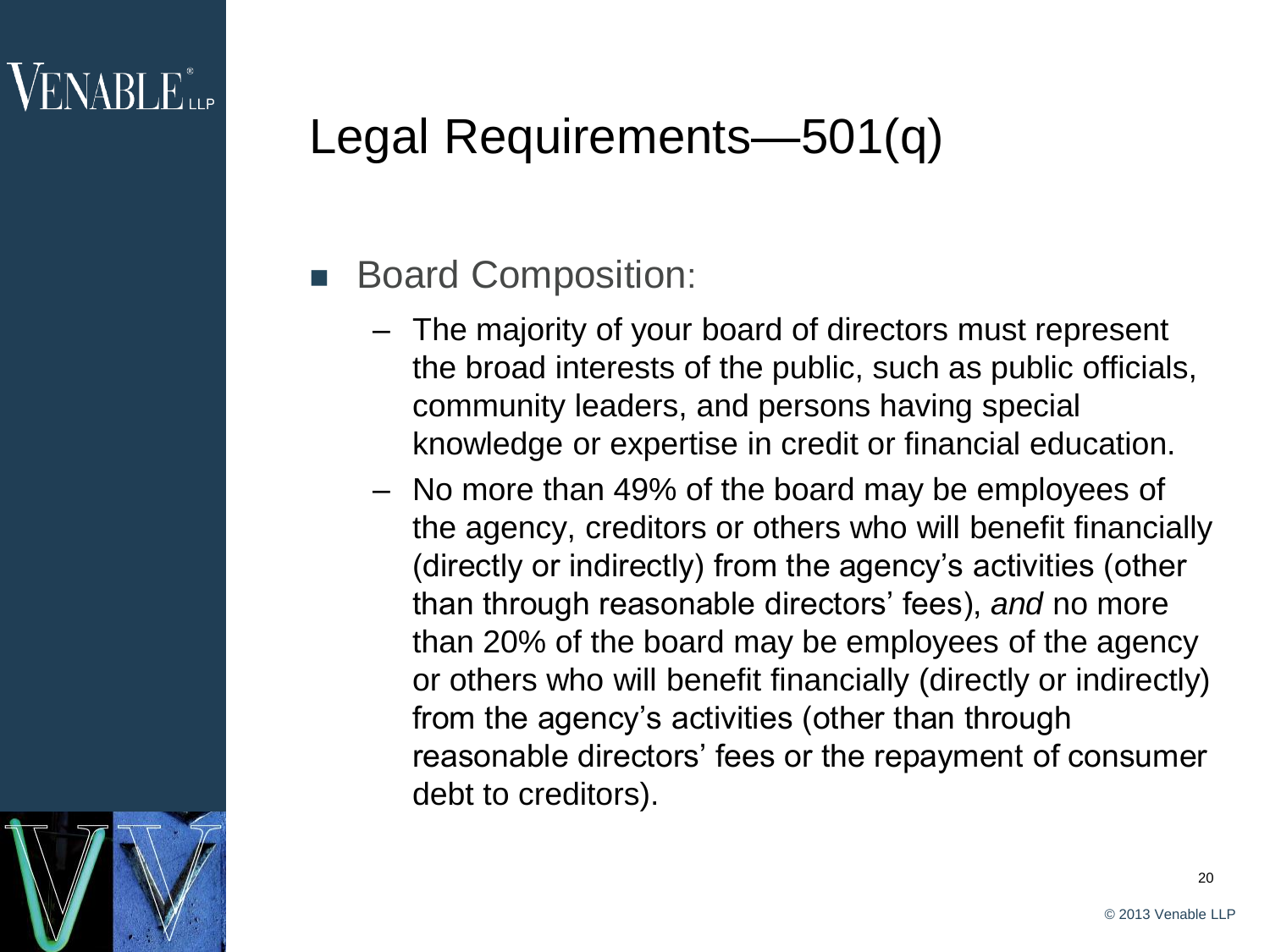- **D** Ownership of Subsidiaries:
	- You may not own more than a 35% interest in a non-501(c)(3) entity that is in the business of lending money, repairing credit, or providing debt management plan services, payment processing, or similar services.

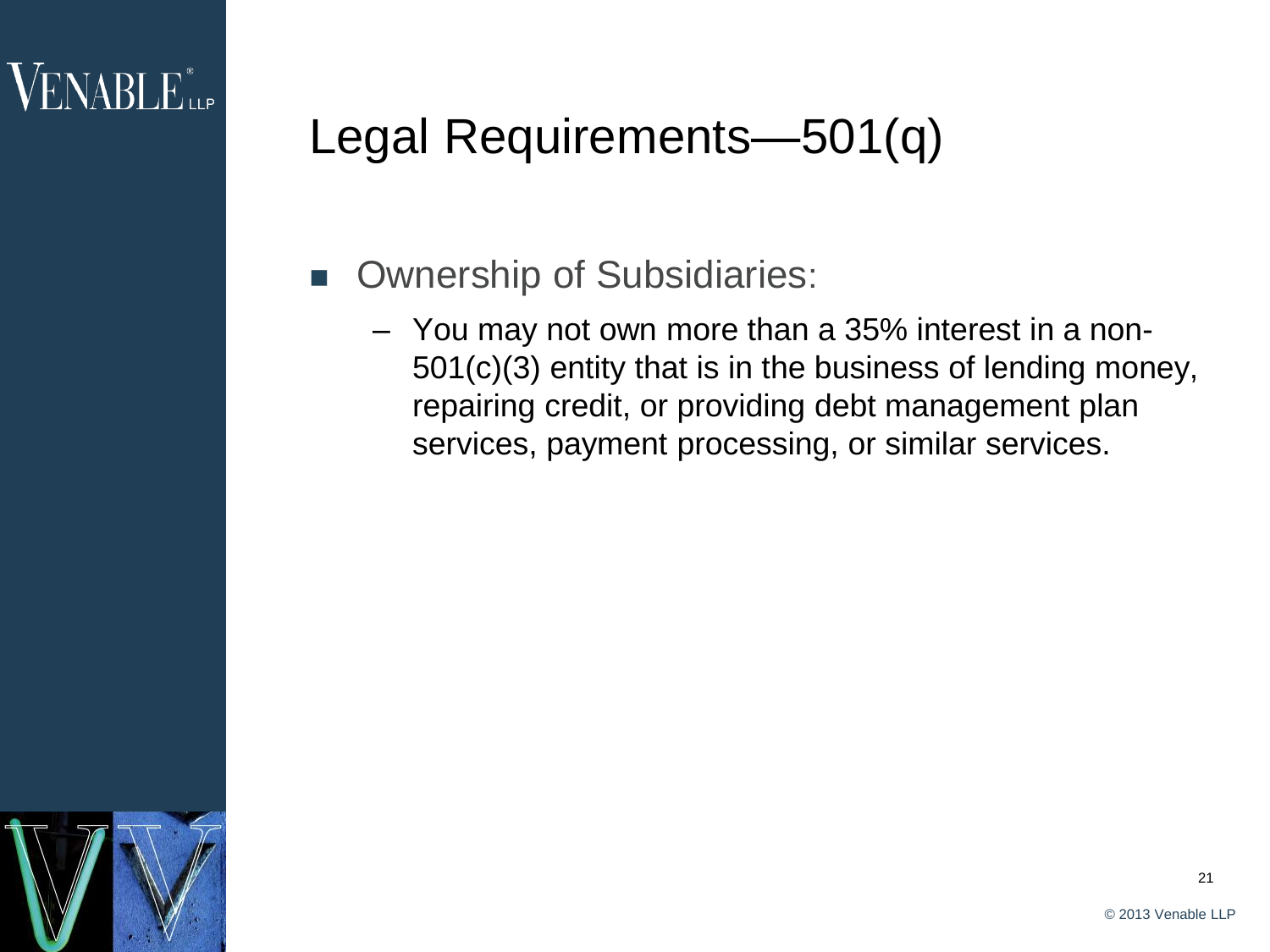#### Referrals:

– You may not pay for obtaining referrals of consumers (for any purpose), and you may not receive compensation for providing referrals to others for debt management plan services. Note that the legislative history makes clear that if an agency pays or receives a fee for using or maintaining a locator service for consumers to find a credit counseling agency, this is not considered a referral.

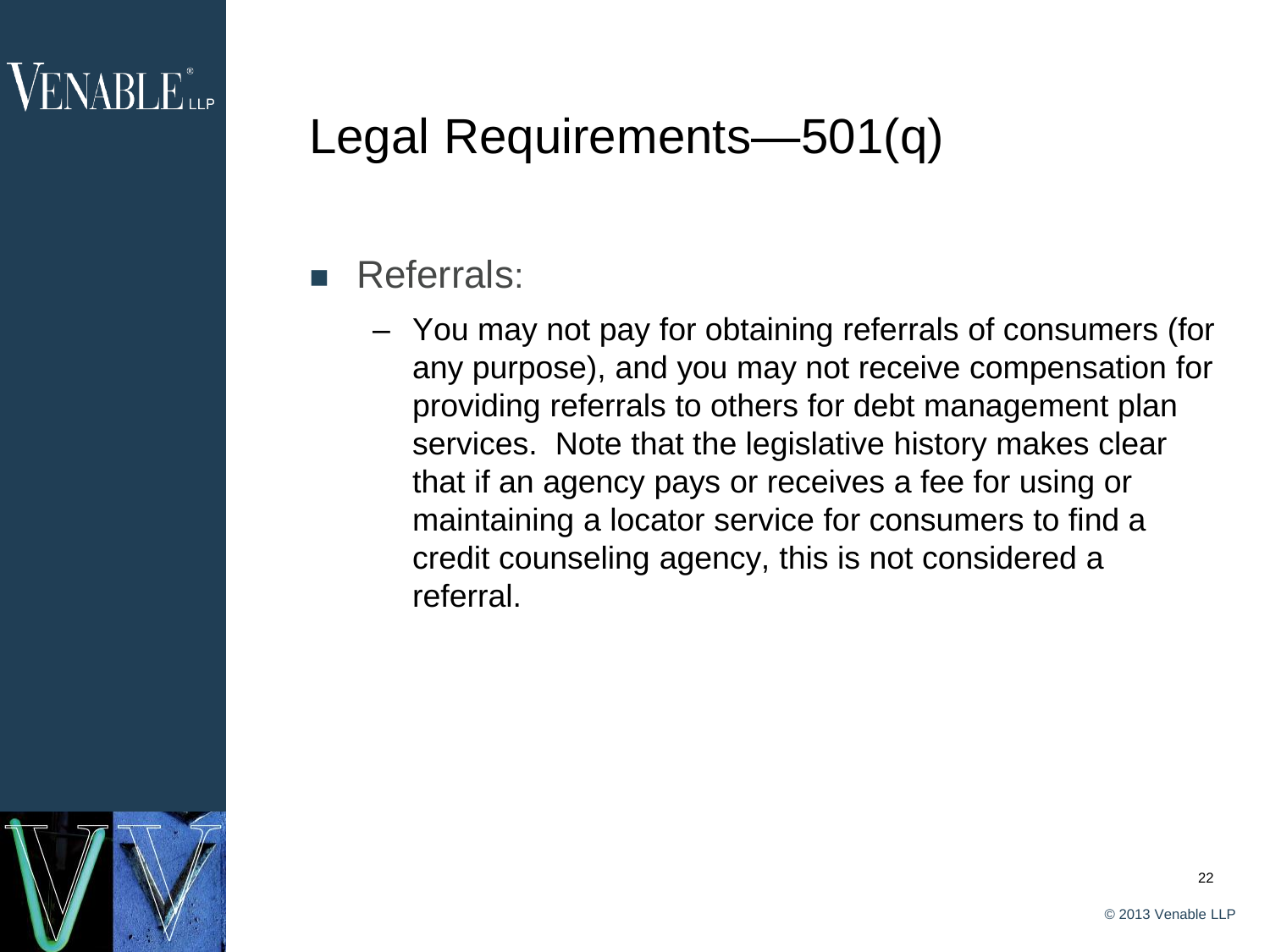- **Soliciting Contributions:** 
	- You may not solicit contributions during the initial counseling process or while the consumer is receiving services from you.

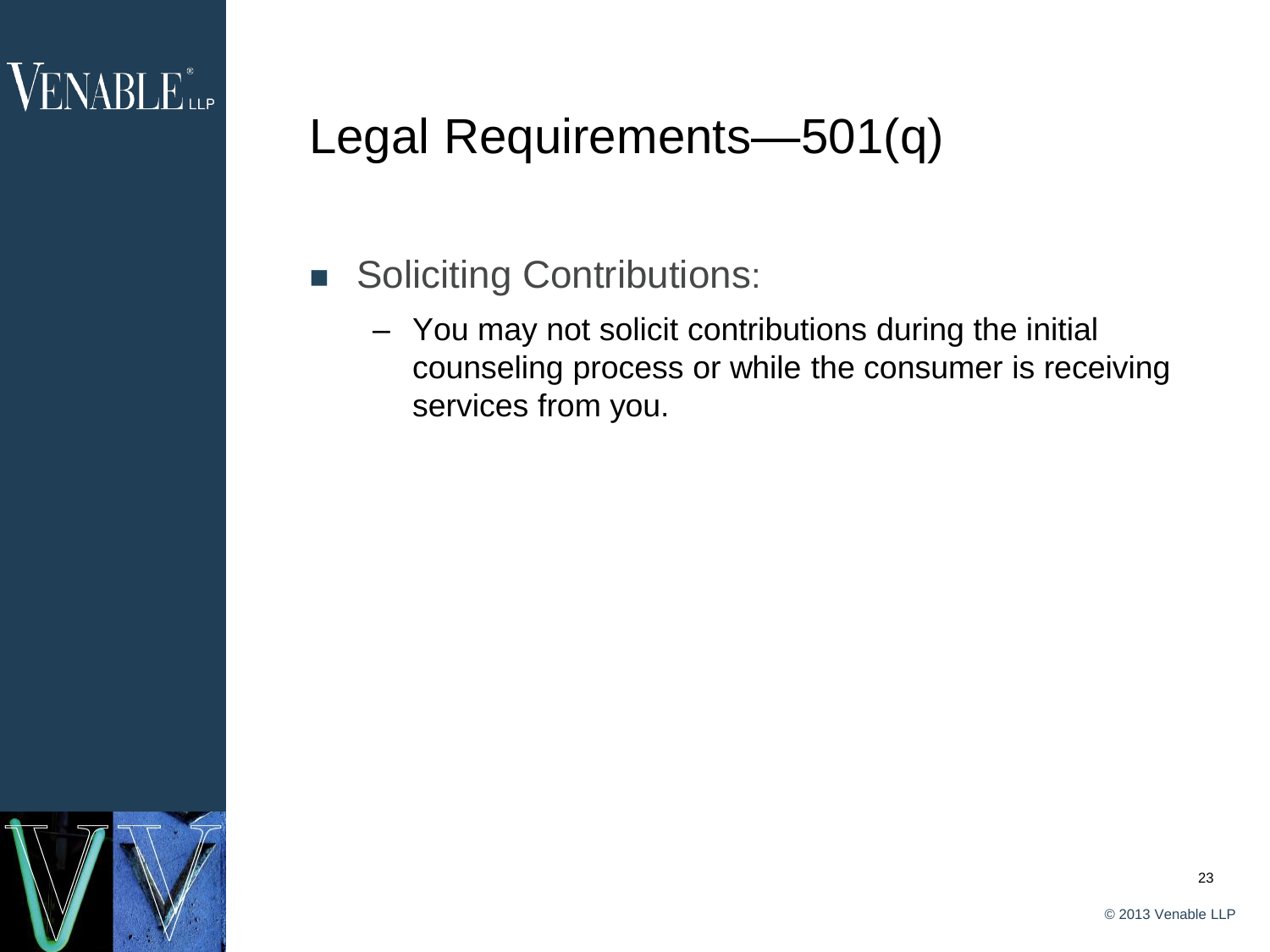- Limitations on Revenue from Creditors:
	- Section 501(q) limits revenues from creditors (*e.g.,* banks, mortgage servicers) that are attributable to "debt management plan services."
	- Currently, such payments from creditors cannot exceed 50% of your total revenues.

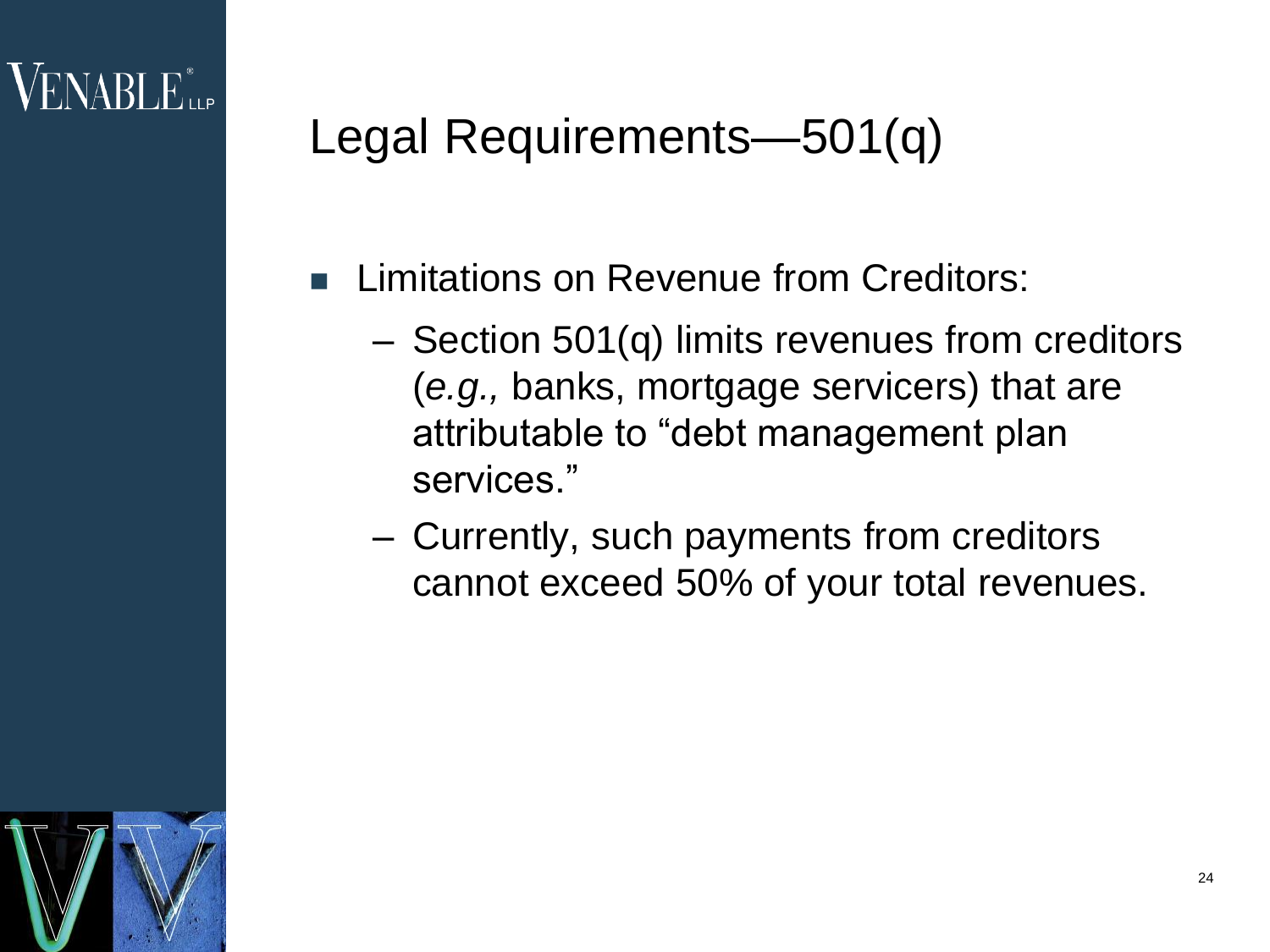- "Debt management plan services"
	- defined as services related to the repayment, consolidation or restructuring of a consumer's debt, and includes the negotiation with creditors of lower interest rates, the waiver or reduction of fees, and the marketing and processing of debt management plans.

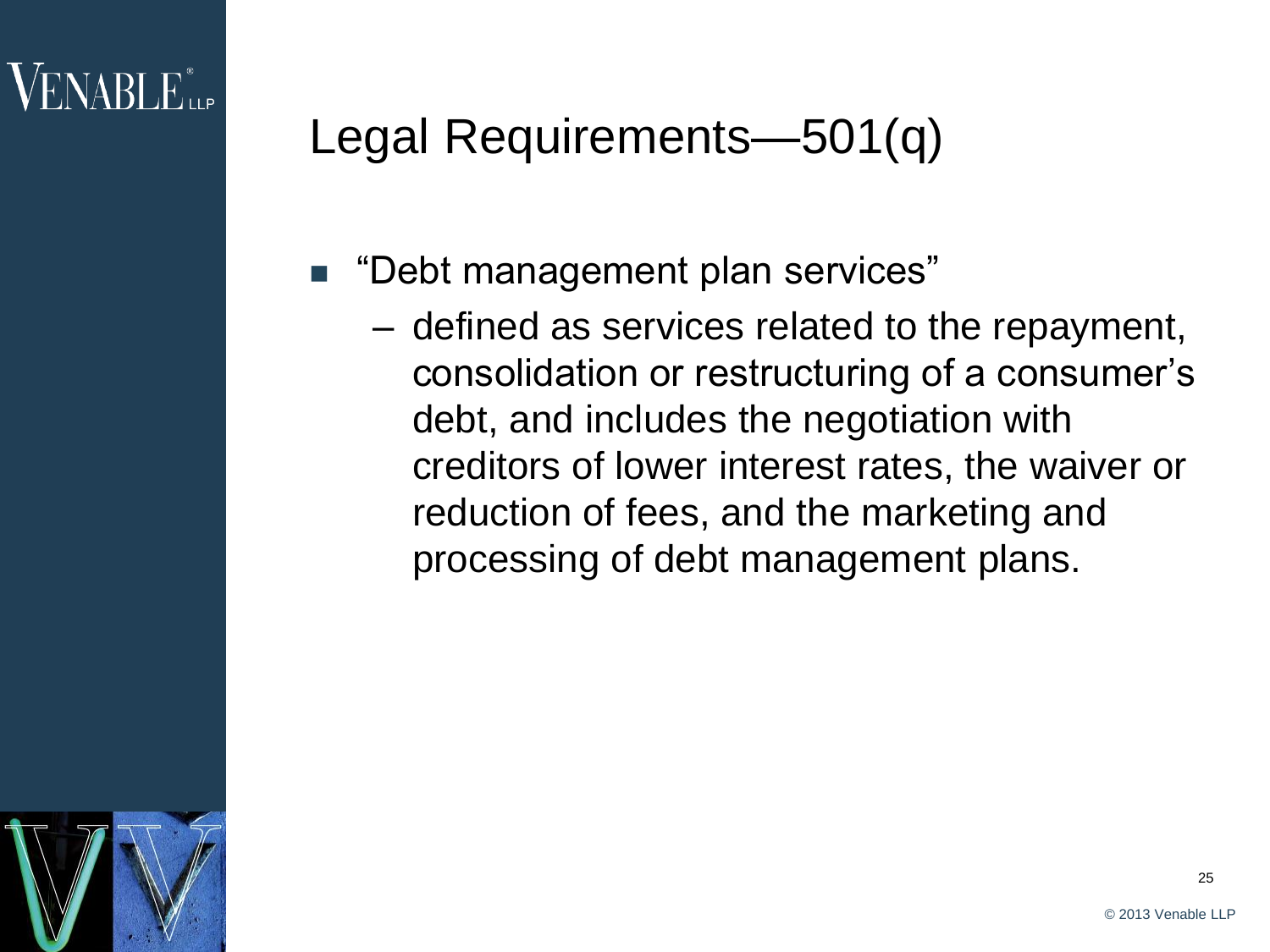- Impact of applicable percentage requirements
	- The IRS' conclusion in the Chief Counsel Advice Memorandum that certain housing counseling negotiation services constitute "debt management plan services" means that an agency's total revenues from creditors (attributable to "debt management plan services") cannot exceed 50 percent of total revenues. In other words, if such revenues from mortgage lenders, servicers and the like exceed 50 percent of all revenue, 501(c)(3) status will be forfeited.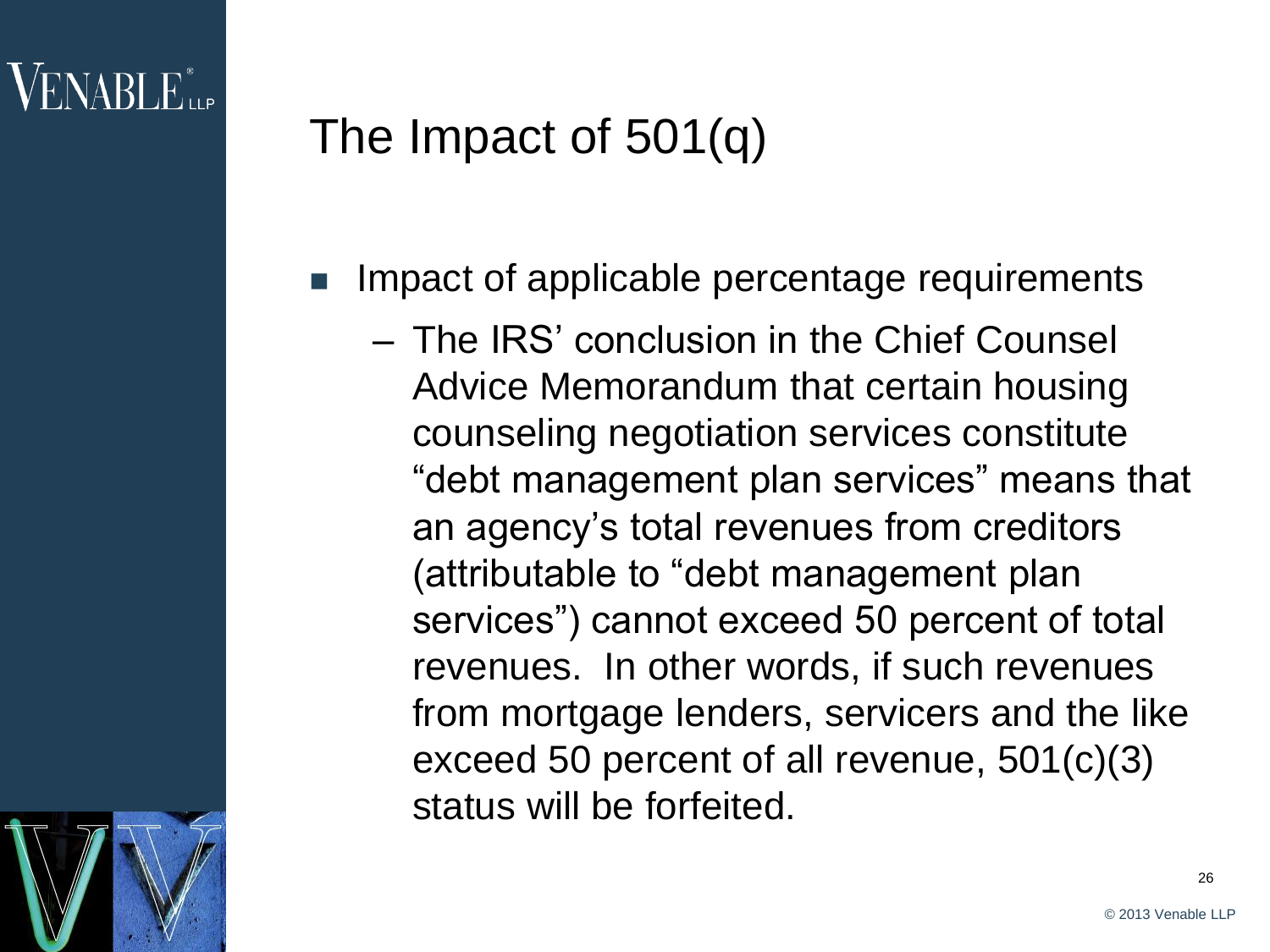- Housing counseling DOES NOT equal the negotiation or making of loans.
	- The IRS Chief Counsel Advice Memorandum concludes that the provision of housing counseling – including attempts to request repayment options, modify the terms of existing mortgages, modify interest rates, amortize amounts in default, and/or modify the period for paying off a mortgage – will not violate 501(q)'s prohibition on making loans to debtors and on negotiating the making of loans on behalf of debtors. These services are permissible "debt management plan services."
	- Distinguishes new loans from modifications of existing loans.



27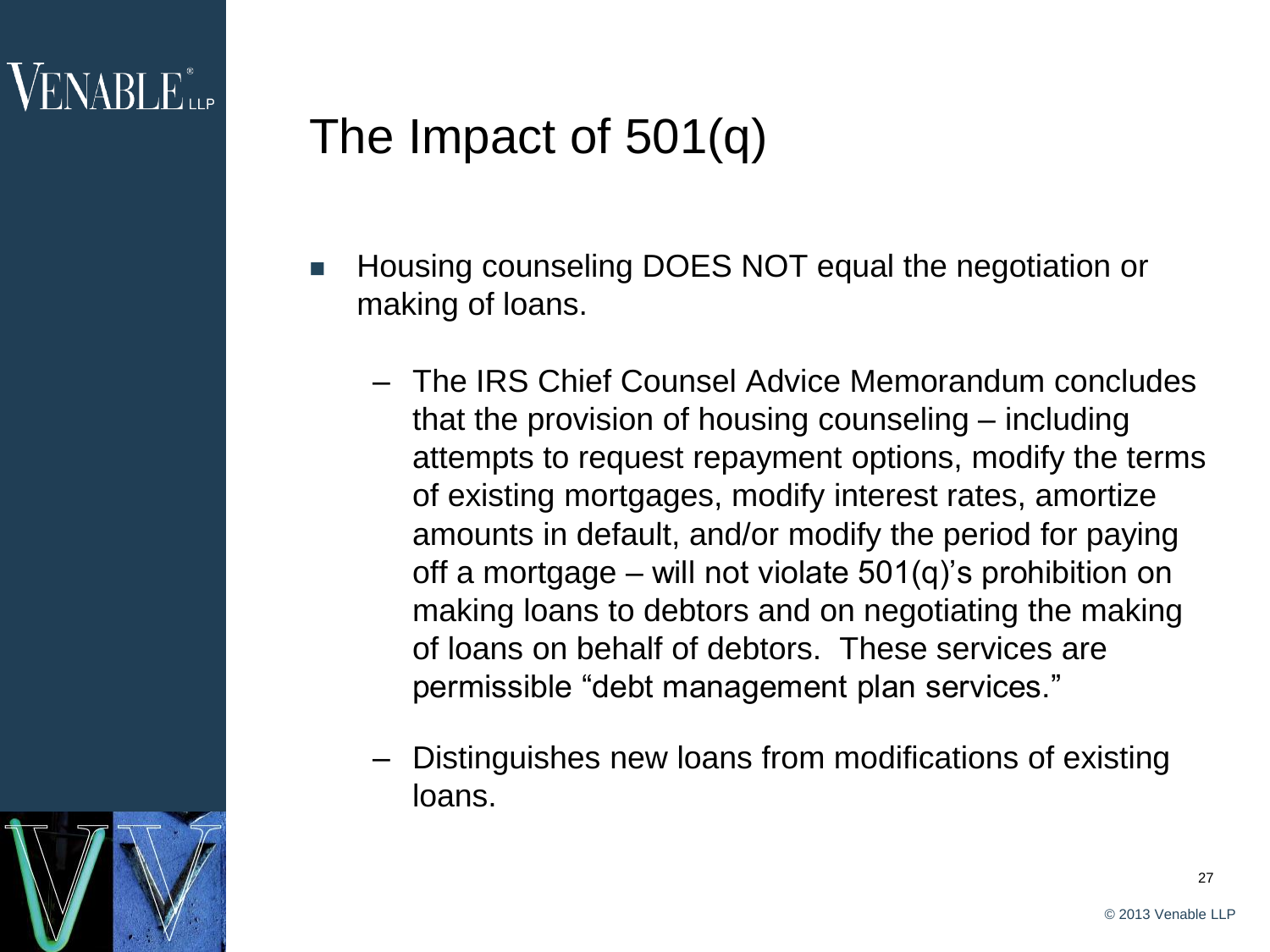- Refinancing-related counseling:
	- Does assisting a homeowner with a refinancing trigger the loan negotiation prohibition of 501(q), as refinancing involve the making of a new loan?
	- Chief Counsel Advice Memorandum author says it is not the IRS' intention to treat refinancing-related counseling differently than modification-related counseling, although "the statute is not a model of clarity."

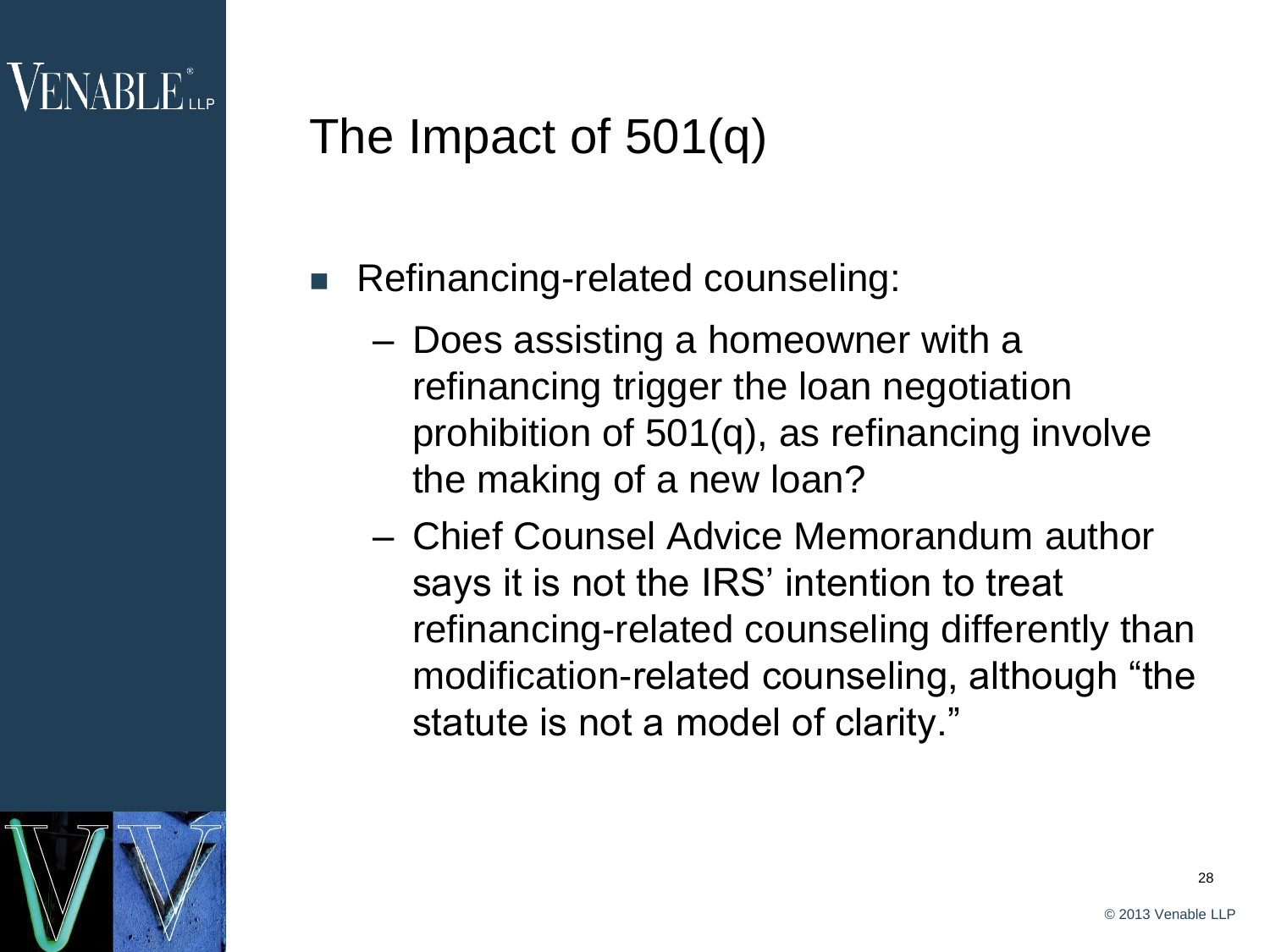- Impact on agencies that offer mortgages
	- 501(q) makes clear that covered housing counseling agencies cannot make loans to consumers.
	- As such, covered agencies that offer loans may need to organize a separate affiliate for such activities. Note that the legislative history of 501(q) (*i.e.,* a report prepared by the Joint Committee on Taxation) states that "organizations that provide assistance to consumers to obtain a loan from the Department of Housing and Urban Development, for example, are not necessarily negotiating a loan for a consumer."

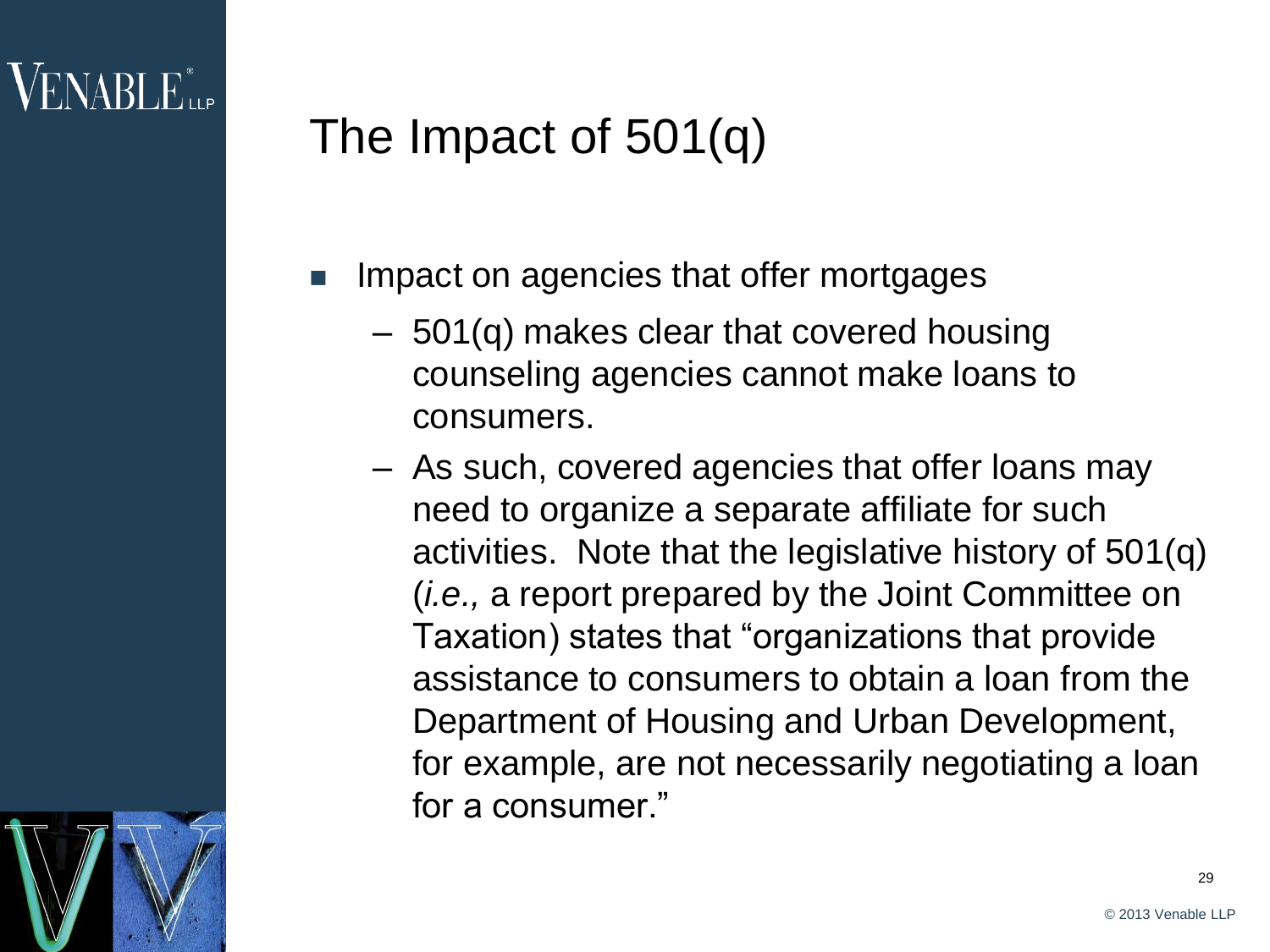- Non-foreclosure, housing counseling
	- While it does address foreclosure prevention counseling, the IRS Chief Counsel Advice Memorandum does not address other forms of HUD-approved housing counseling services, such as pre-purchase or reverse mortgage counseling.
	- Both would seem to trigger the definition of "credit counseling services," but revenues from creditors in connection with such counseling (if any) may not be subject to the 50-percent limitation.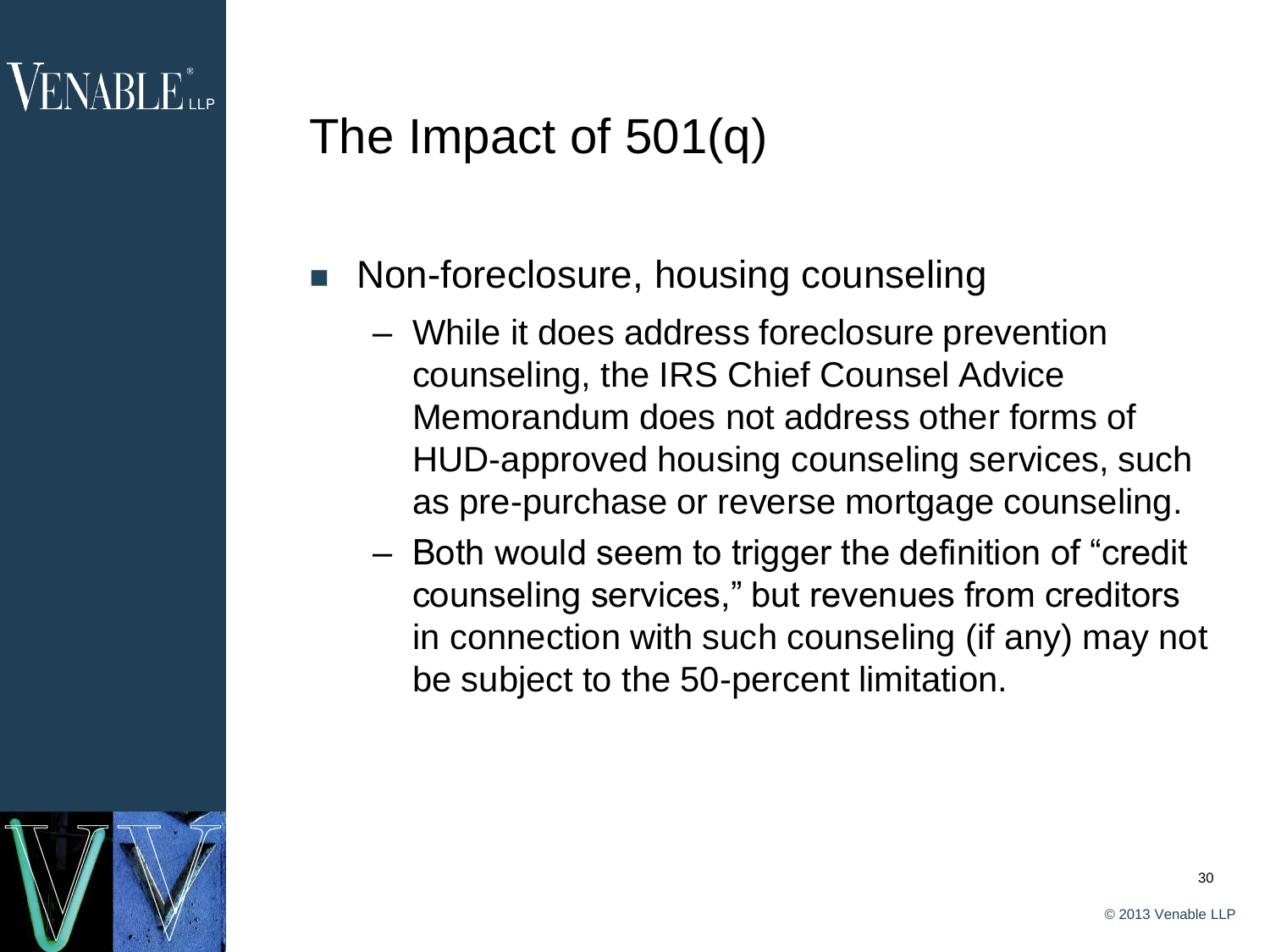VENABLE<sup>®</sup>LLP

# **Recent IRS Treatment of Housing Counseling Agencies and What Can Be Learned**

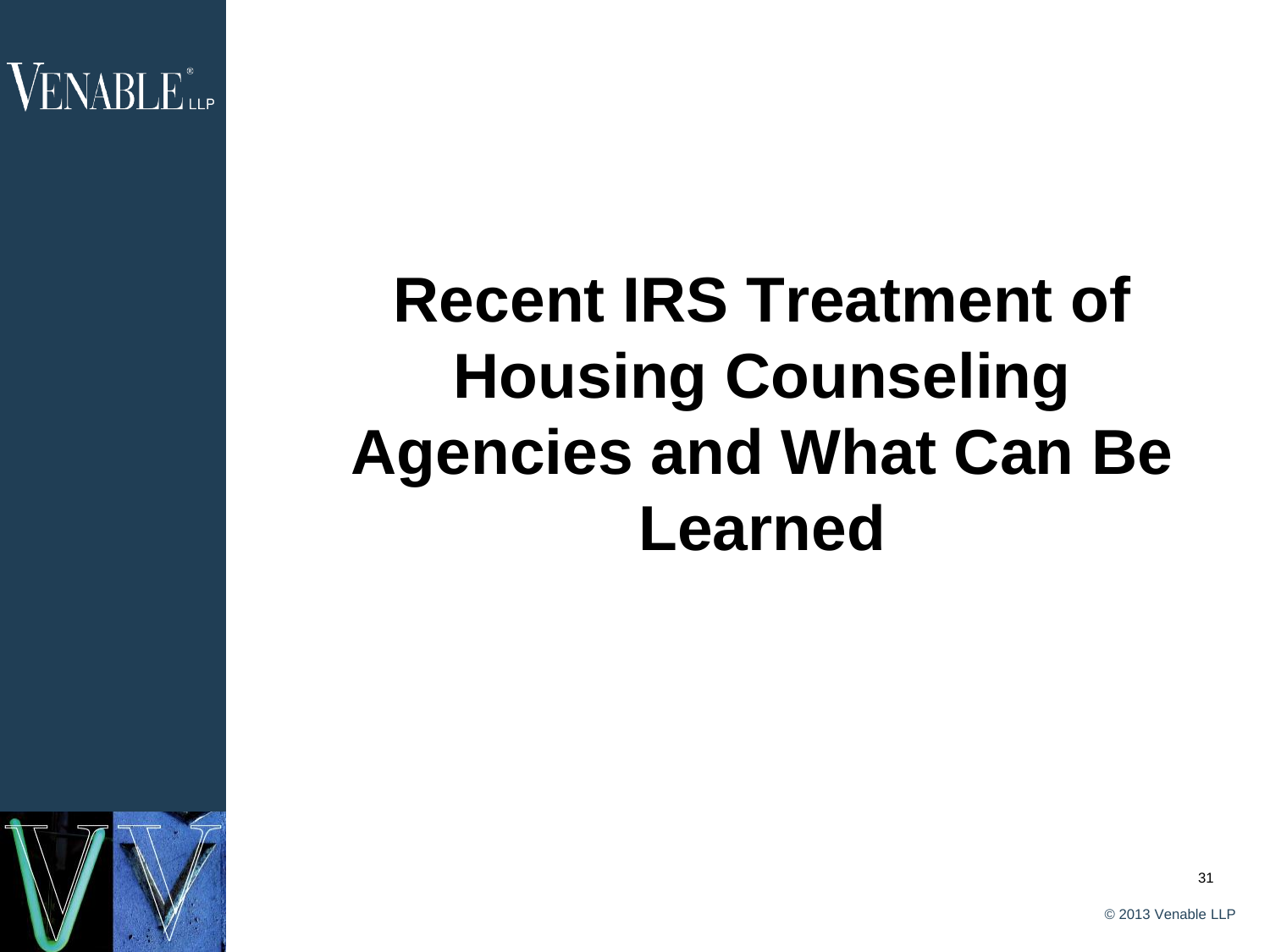

### Recent IRS Treatment of Housing Counseling Agencies

- Recently published IRS rulings
- **Trends in the recent IRS rulings**
- Lessons from the recent IRS rulings

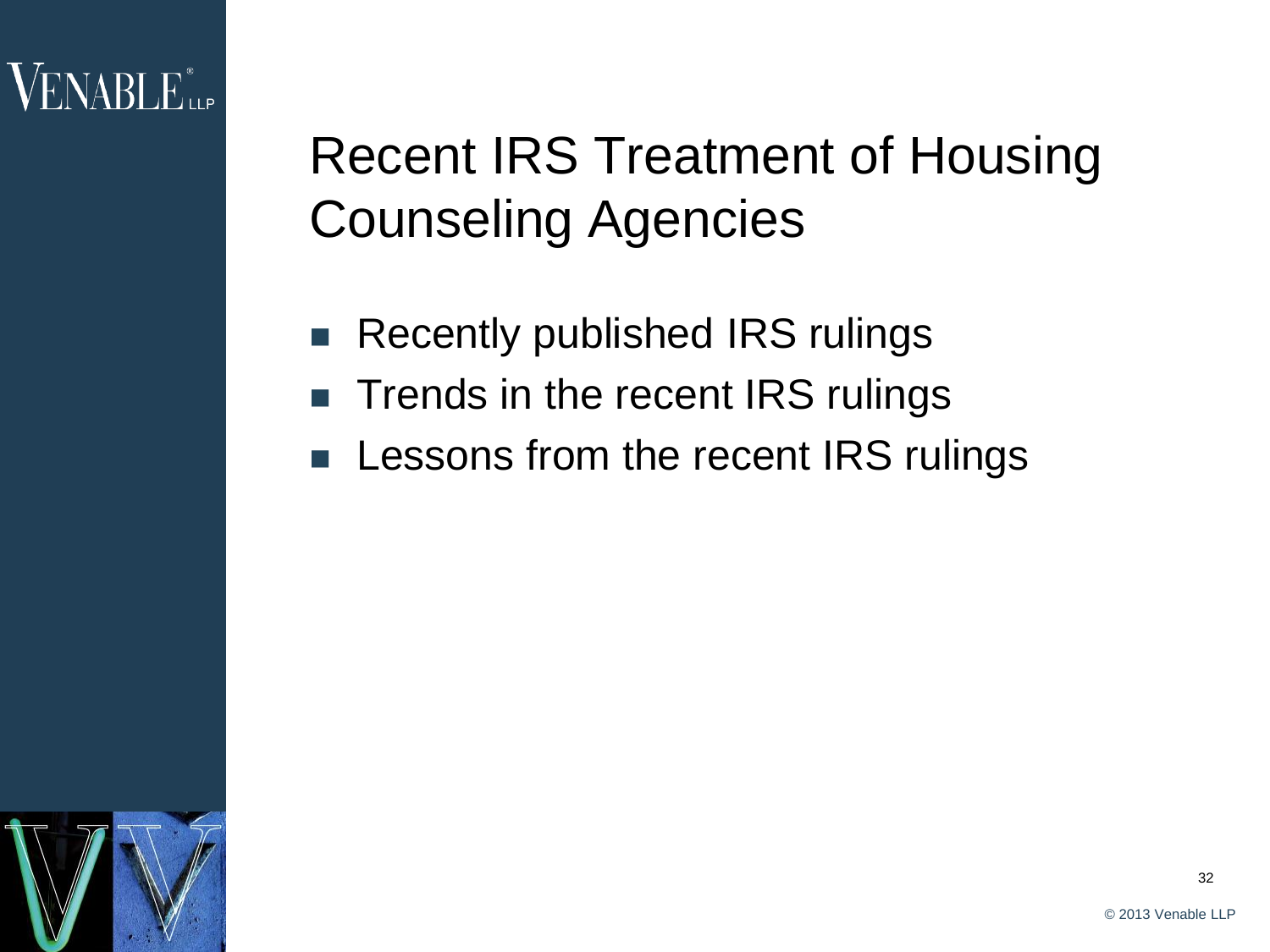### Recent IRS Rulings

- **Three published determinations in** February—all three denials of recognition of tax-exempt status—PLR 201305013 (2/2/13); PLR 201307014 (2/15/13); and PLR 201307015 (2/15/13).
- **RIGUARY IRS basis for determinations:** 
	- No charitable class served;
	- Operated as a taxable entity;
	- Private benefit; and
	- Violation of the board composition requirements of 501(q).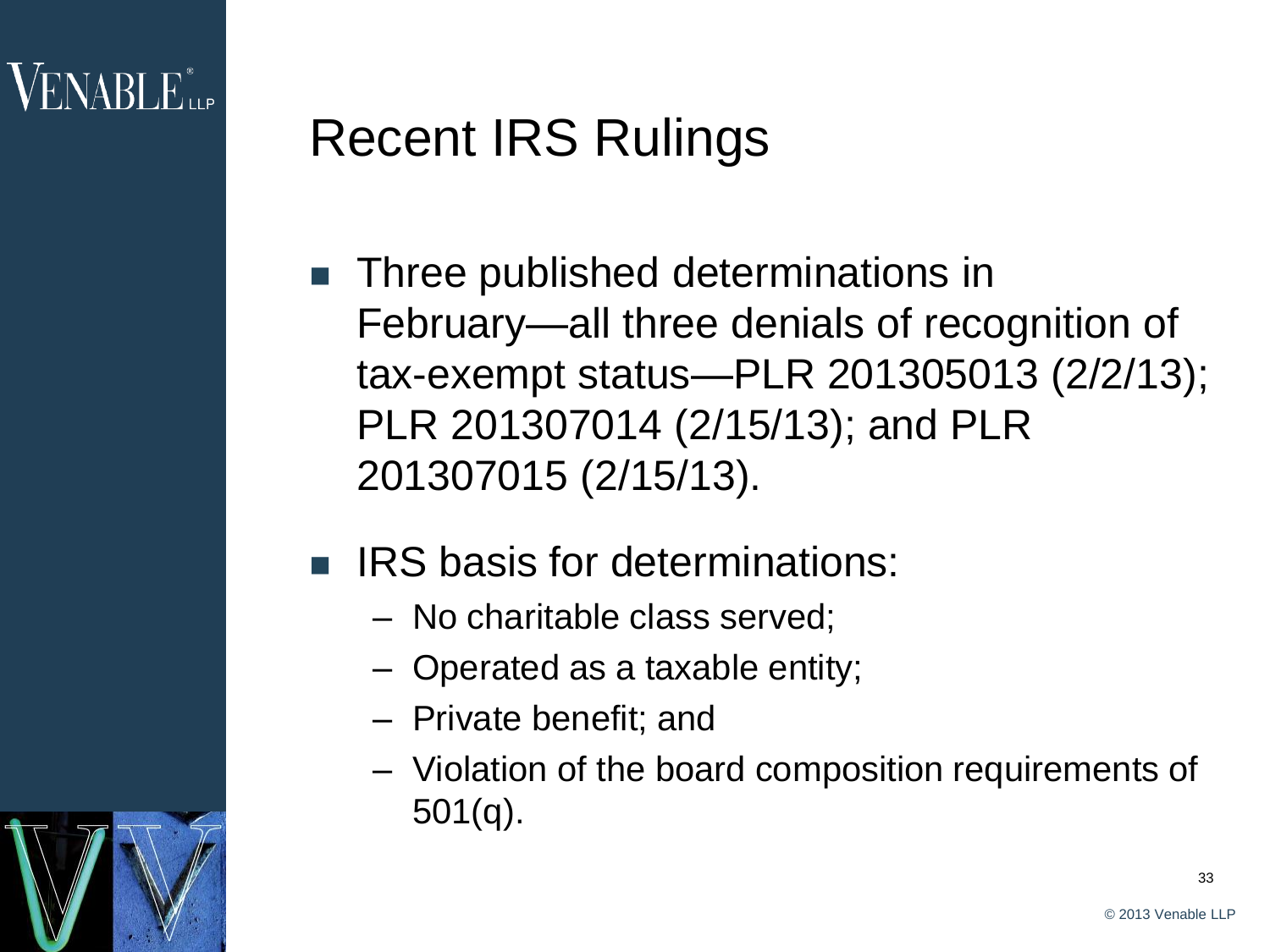## Trends in Recent IRS Rulings

- $\blacksquare$  Trends in the recent rulings:
	- All denials of exempt status recognition
	- The IRS is being very aggressive in developing issues and interpreting the law:
		- Denials were based on unsupported (and unnecessary) extensions of the scope of legal authority (PLR 201307015)
		- Certain legal arguments were made as assumptions
		- Very similar to the beginnings of the credit counseling compliance project.
	- Section 501(q) will likely be deemed to be applicable to your organization—(PLR 201307015) the provision of a single two-hour counseling session was sufficient for application of 501(q).

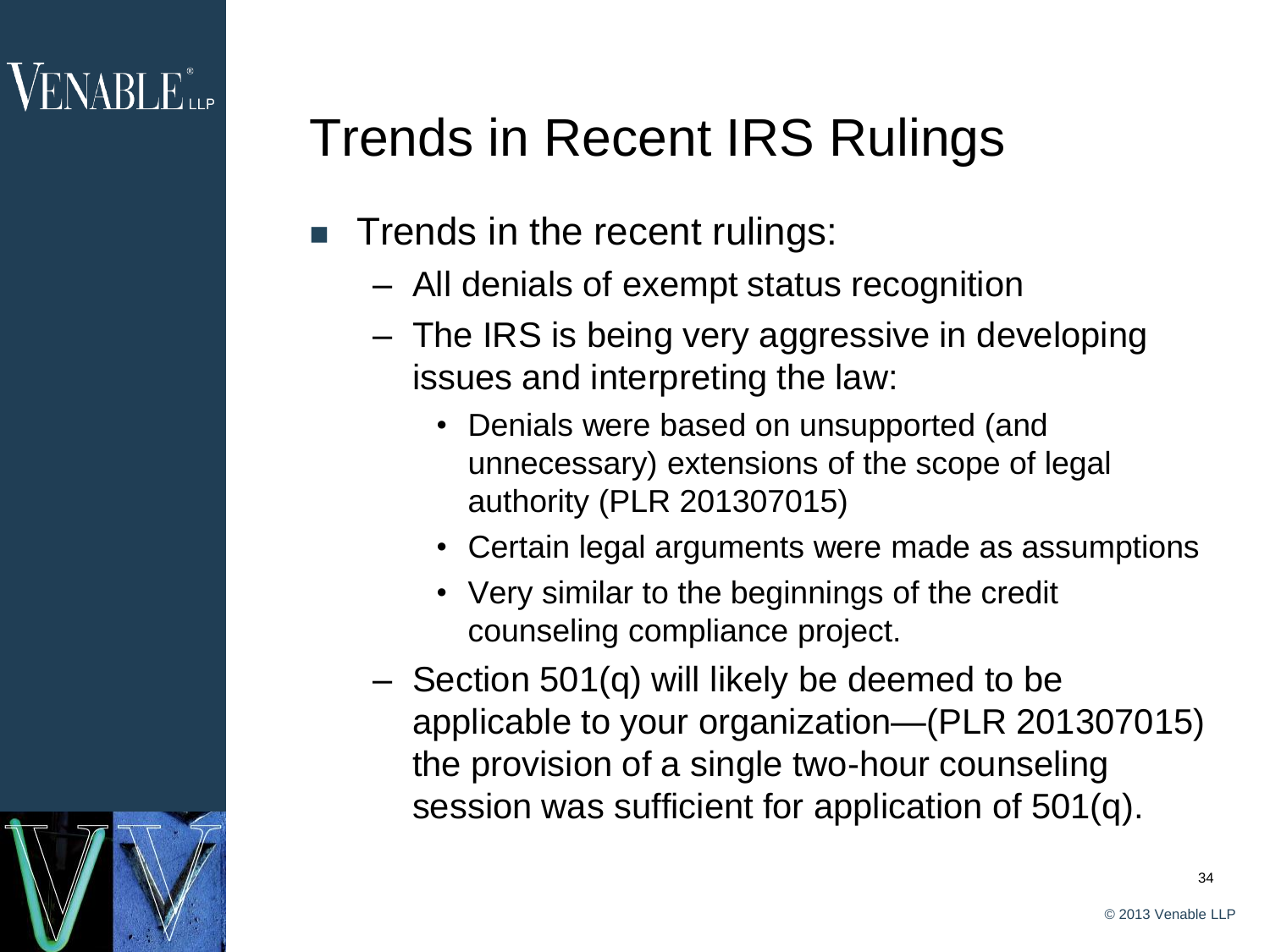### Lessons from Recent IRS Rulings

- Be prepared for the IRS to be aggressive.
- Expect the IRS to apply Code section 501(q).
- The IRS will be very skeptical of transactions between 501(c)(3) organizations and related parties.
- The IRS may be skeptical of the educational value of foreclosure prevention counseling—in PLR 201305013, without explanation, the IRS said that foreclosure prevention counseling is not educational.
- The IRS will be focused on board and officer compensation.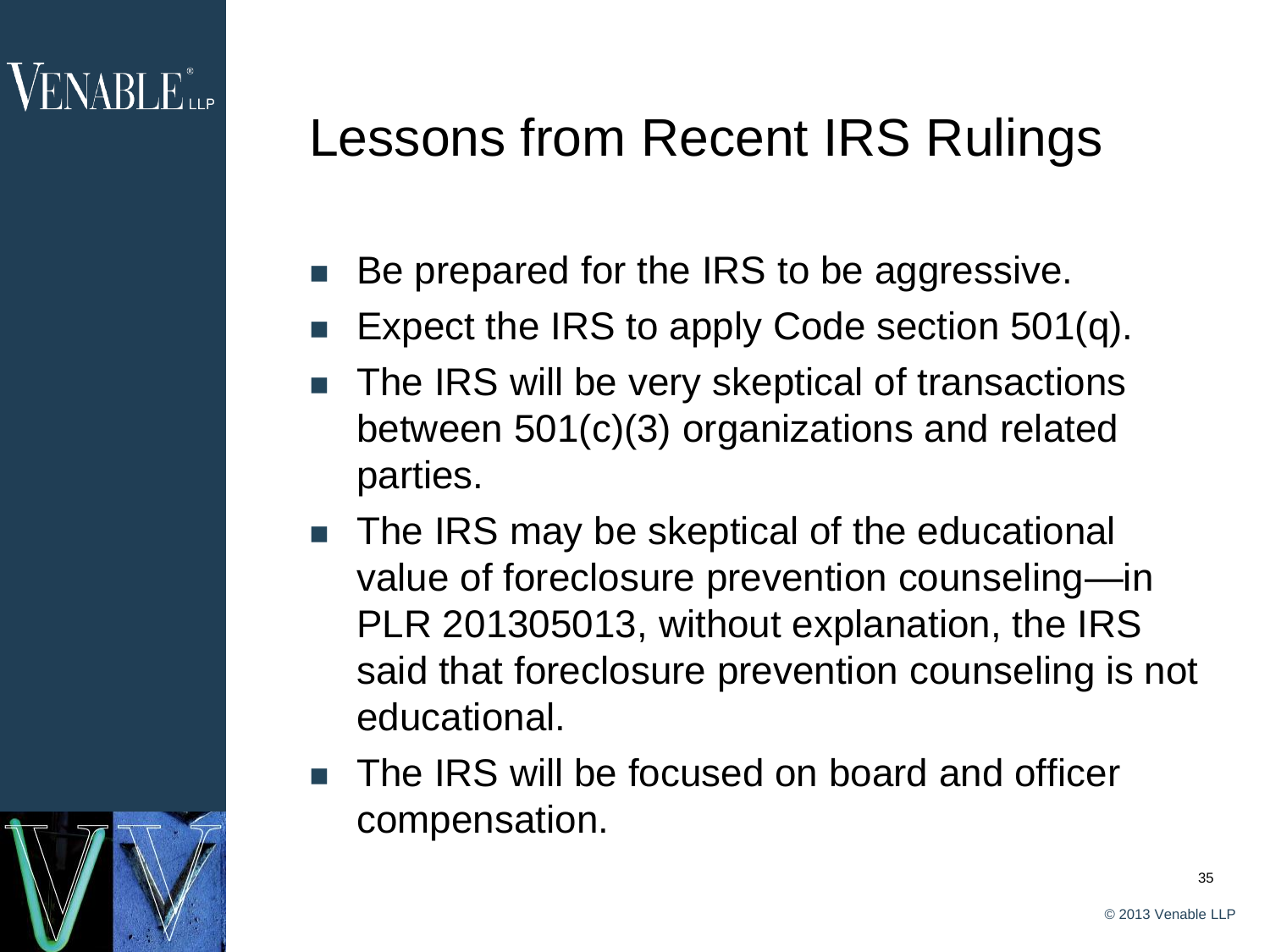VENABLE<sup>®</sup>LLP

# **How Your Agency Can Prepare for the IRS Compliance Project**



36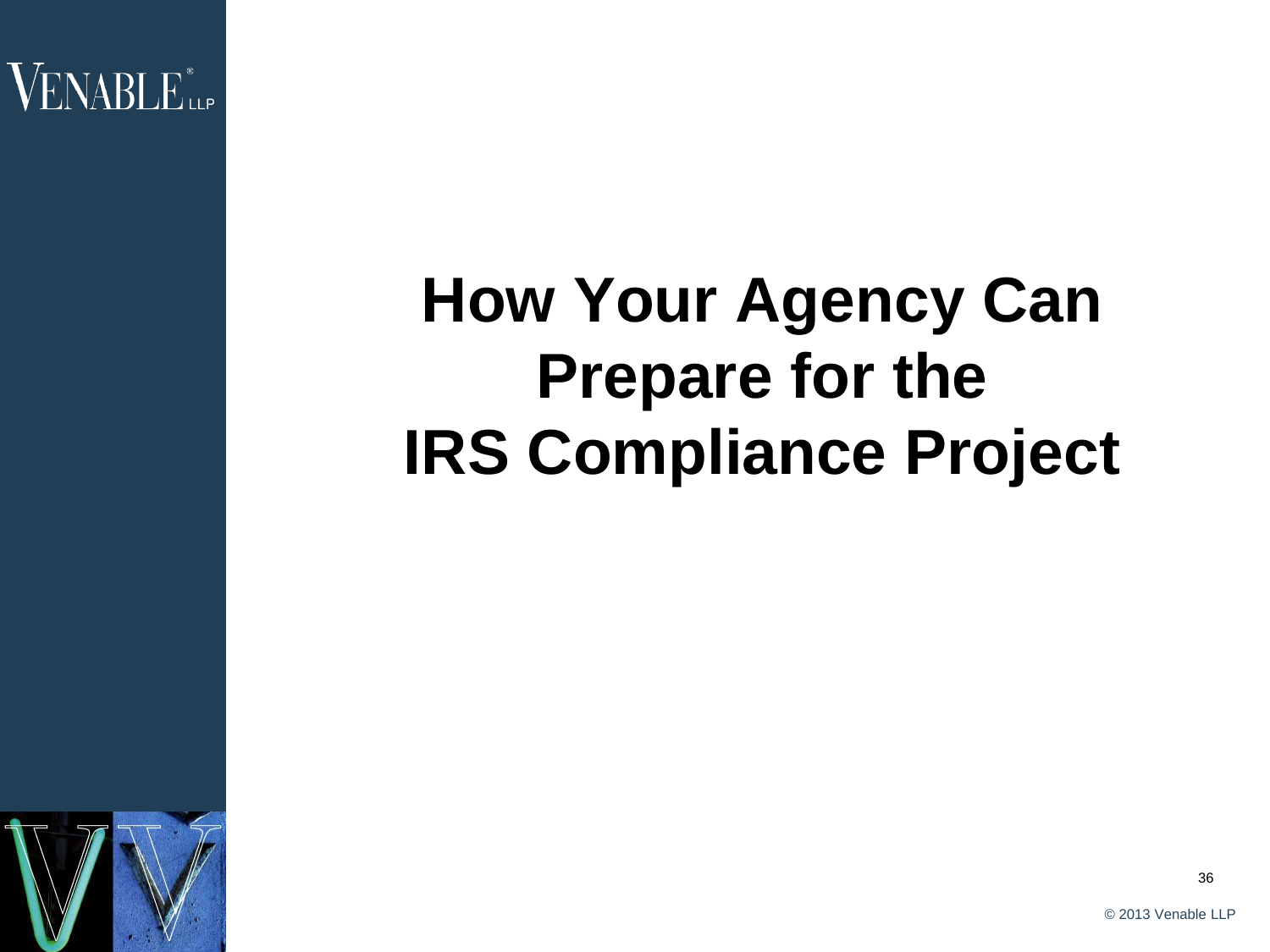### How to Prepare for a Compliance Project

- $\blacksquare$  Learn about the legal requirements that must be met to be recognized as tax-exempt.
- Understand your activities, your risks, and what your agency has reported to the IRS in its annual Forms 990.
- If you may have issues, ask now–not later.
- **Understand the current regulatory environment** when developing new programs.

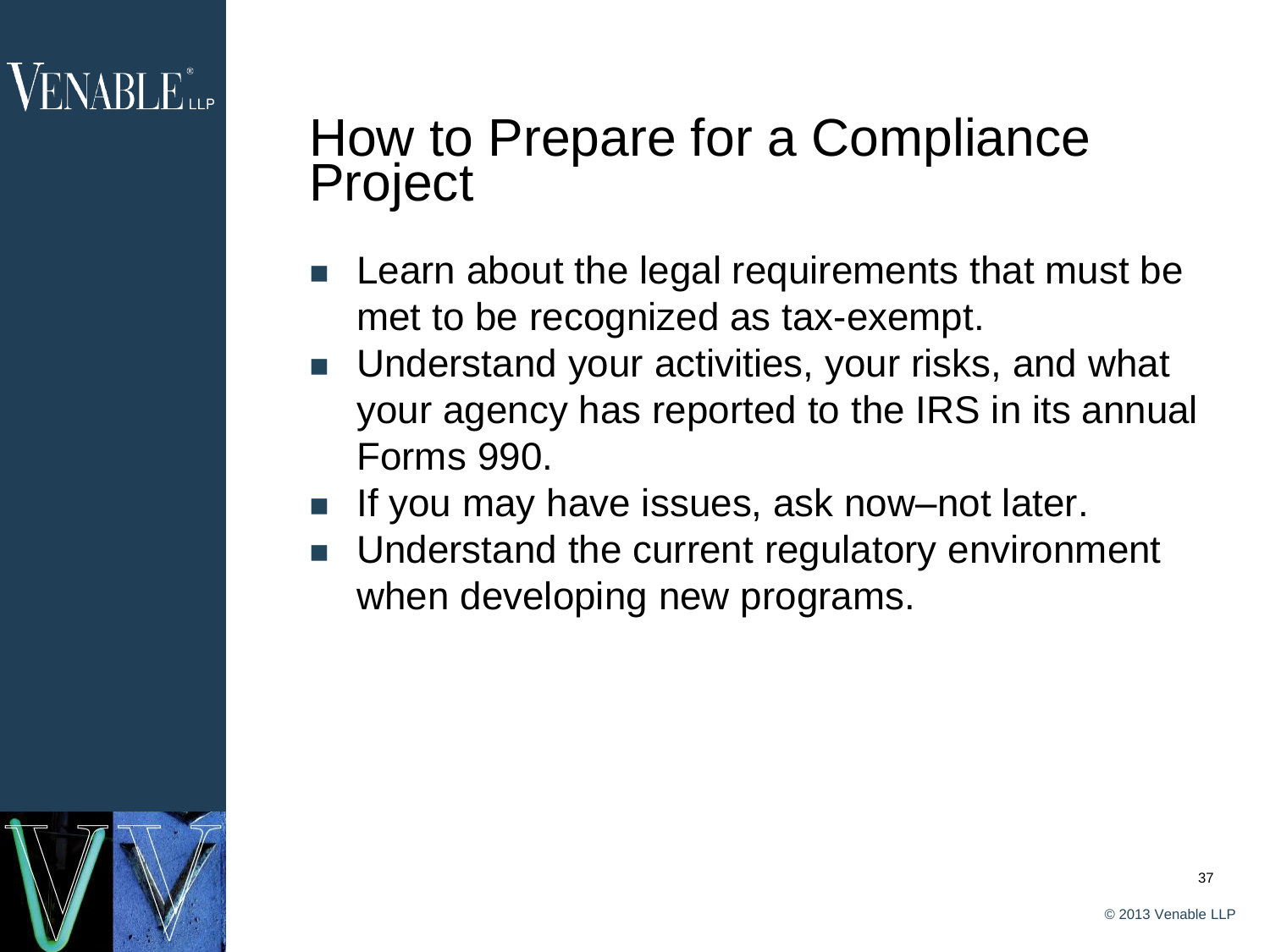### How to Prepare—Learn

- Participating in this presentation is a good start
- See Venable articles, alerts and presentations… we are constantly adding information:

[www.Venable.com/ccds/publications](http://www.venable.com/ccds/publications)

[www.Venable.com/ccds/events](http://www.venable.com/ccds/events)

 Do not limit your reading to housing counseling; also read about the credit counseling compliance project, because we expect to see many similarities.

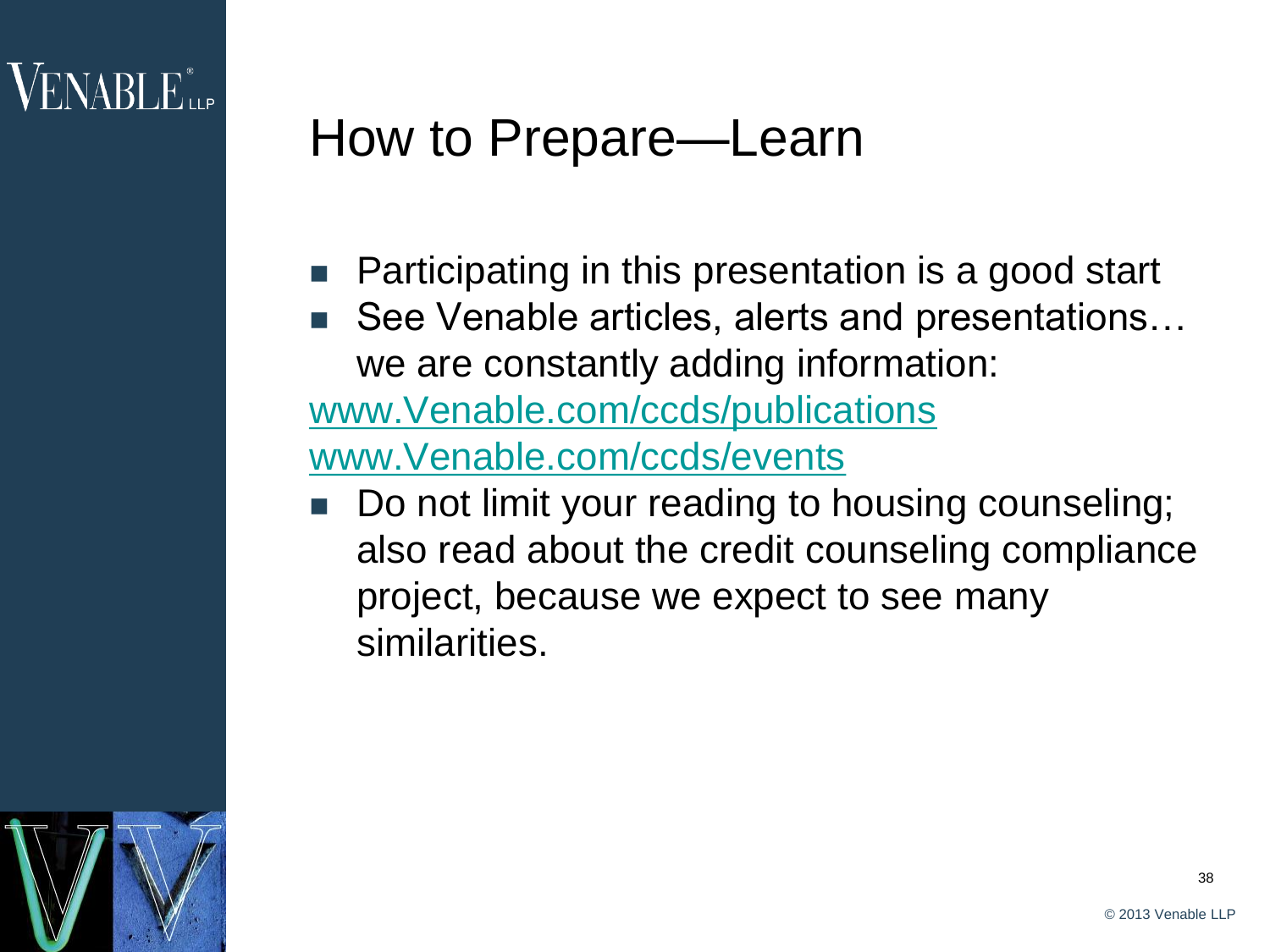### $\sf{VENABLE}^*$

### How to Prepare—Learn about Your **Organization**

- Form 990
	- Before the IRS conducts an examination, the agent will study your organization's annual Form 990, and information that you provide in response to a compliance check will be compared to the Forms 990 on file with the IRS—you should do the same before the compliance questionnaire arrives.
	- Comparing your own Form 990 to the Forms 990 of other agencies will give you an idea of potential issues compare your Form 990 to those of the seemingly most compliant organizations.
- Understand your agency's purpose and think about how to explain your purpose.

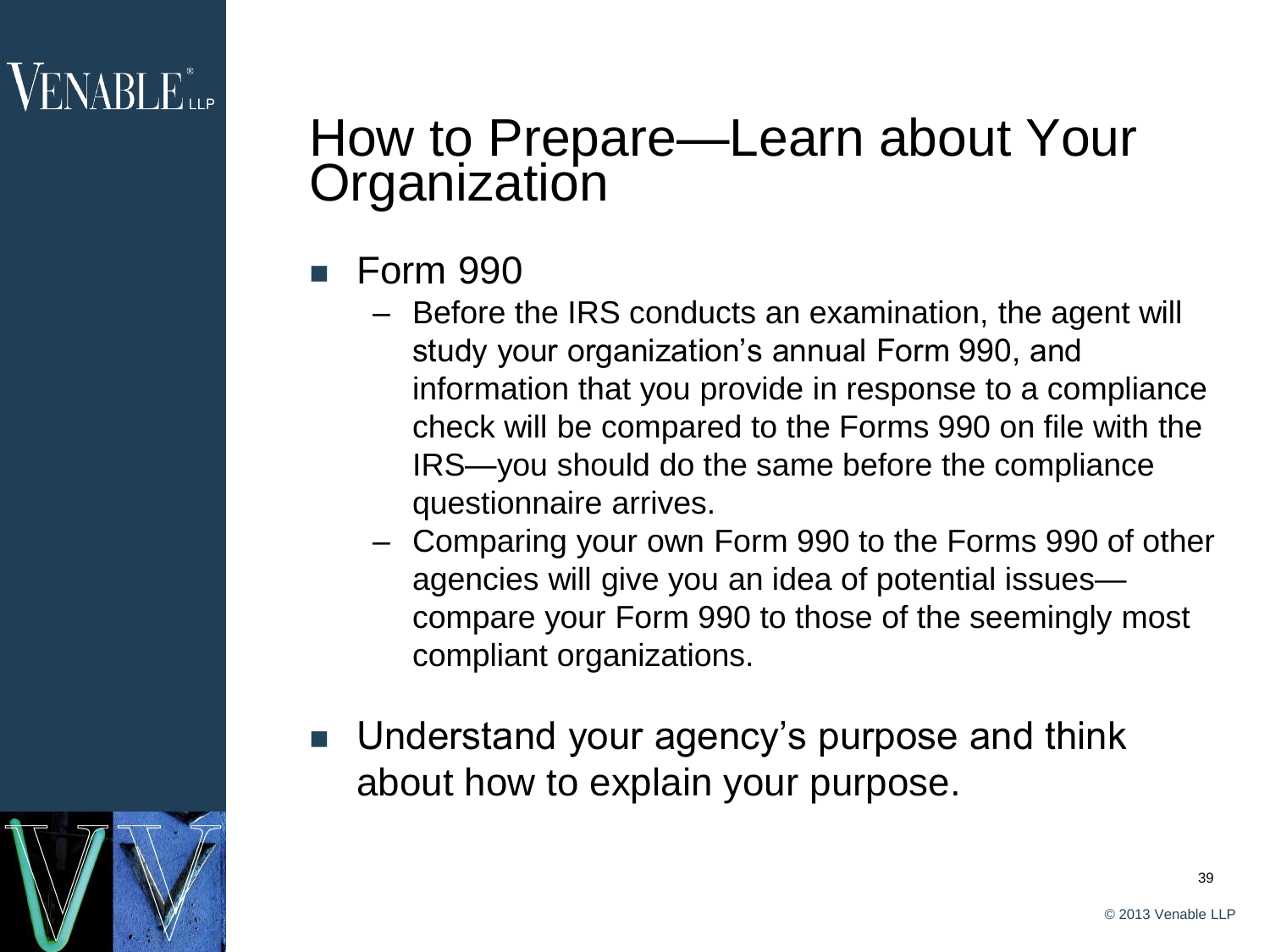### How to Prepare—Ask

- Rely on the best experts—experience counts.
- If you are even the slightest bit concerned that you may have an issue… ASK BEFORE THE IRS SHOWS UP
	- It is cheaper to resolve tax issues before the IRS shows up.
	- The IRS is more likely to respect changes that take place before the IRS shows up.
- If you have several potential issues, we recommend a *mock IRS audit.*

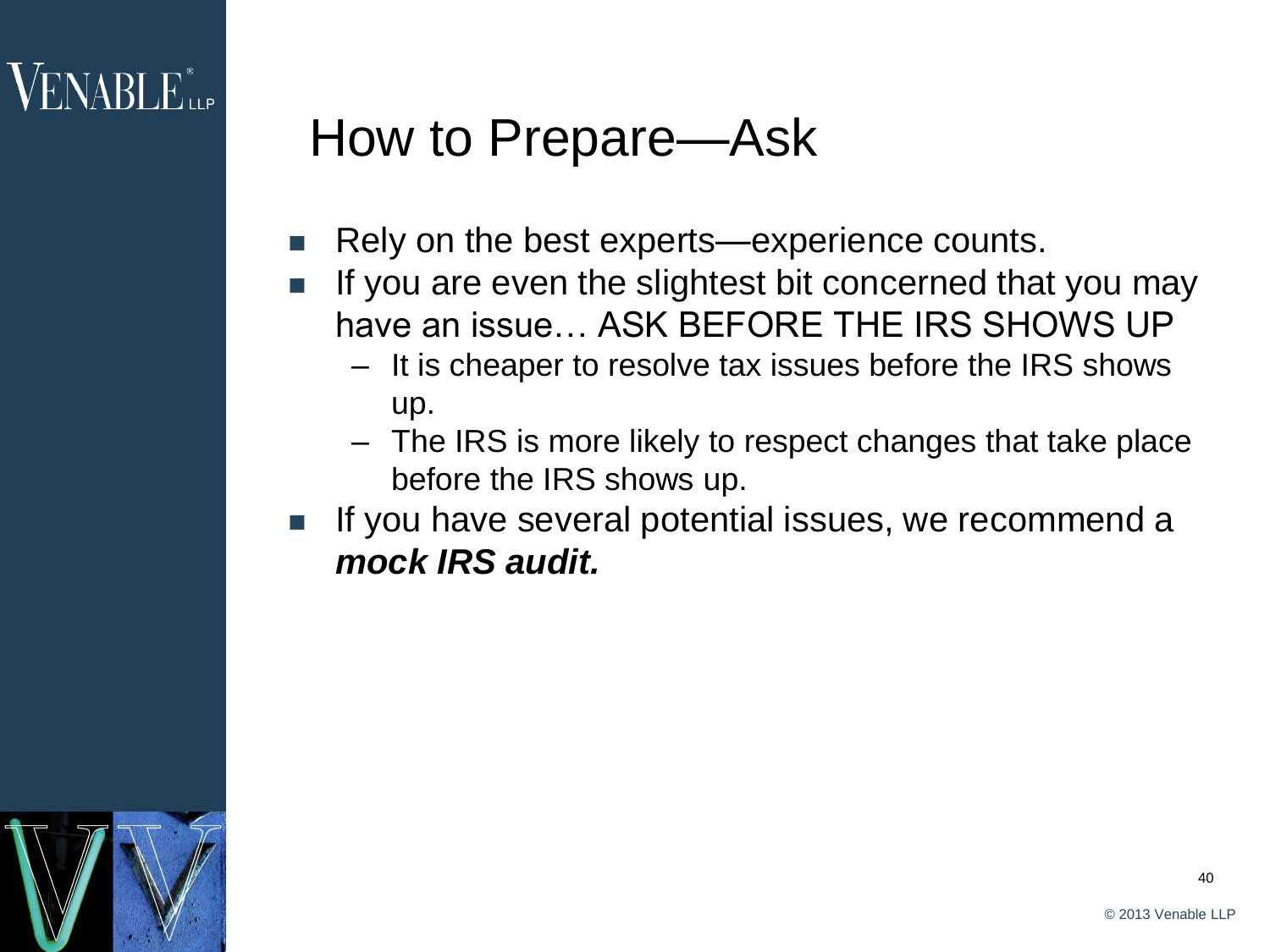### How to Prepare—Consider Regulatory **Environment**

- Evaluate all *new* potential programs, activities and revenue against the current regulatory environment, and structure initiatives accordingly to manage and mitigate tax and regulatory risk.
- **Exaluate all** *existing* programs, activities and revenue sources in the same manner.
- Work proactively and collaboratively with both inhouse and outside legal counsel in this regard.

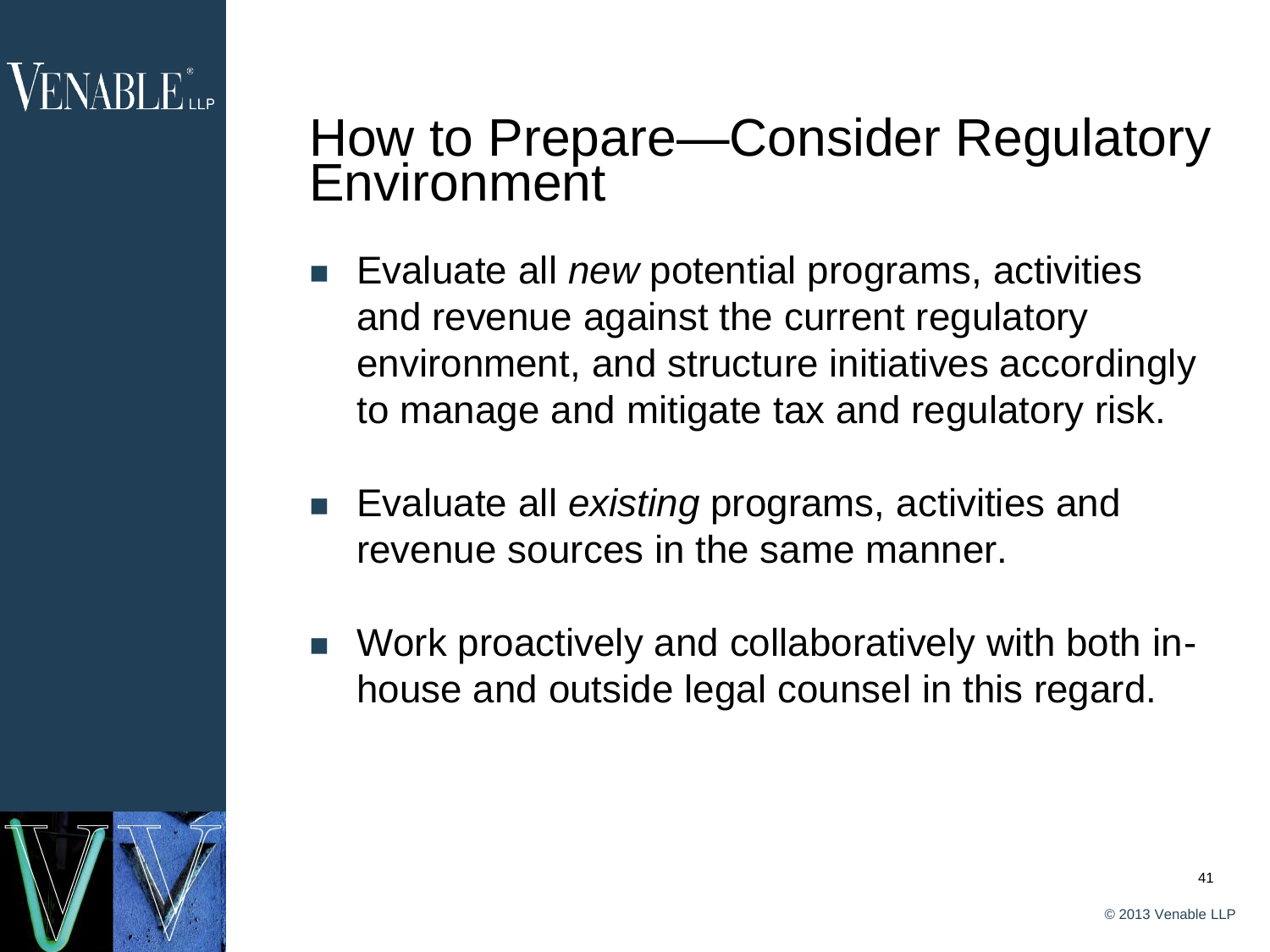VENABLE"...

# **What to Do if Your Agency Receives an IRS Compliance Check Questionnaire**



42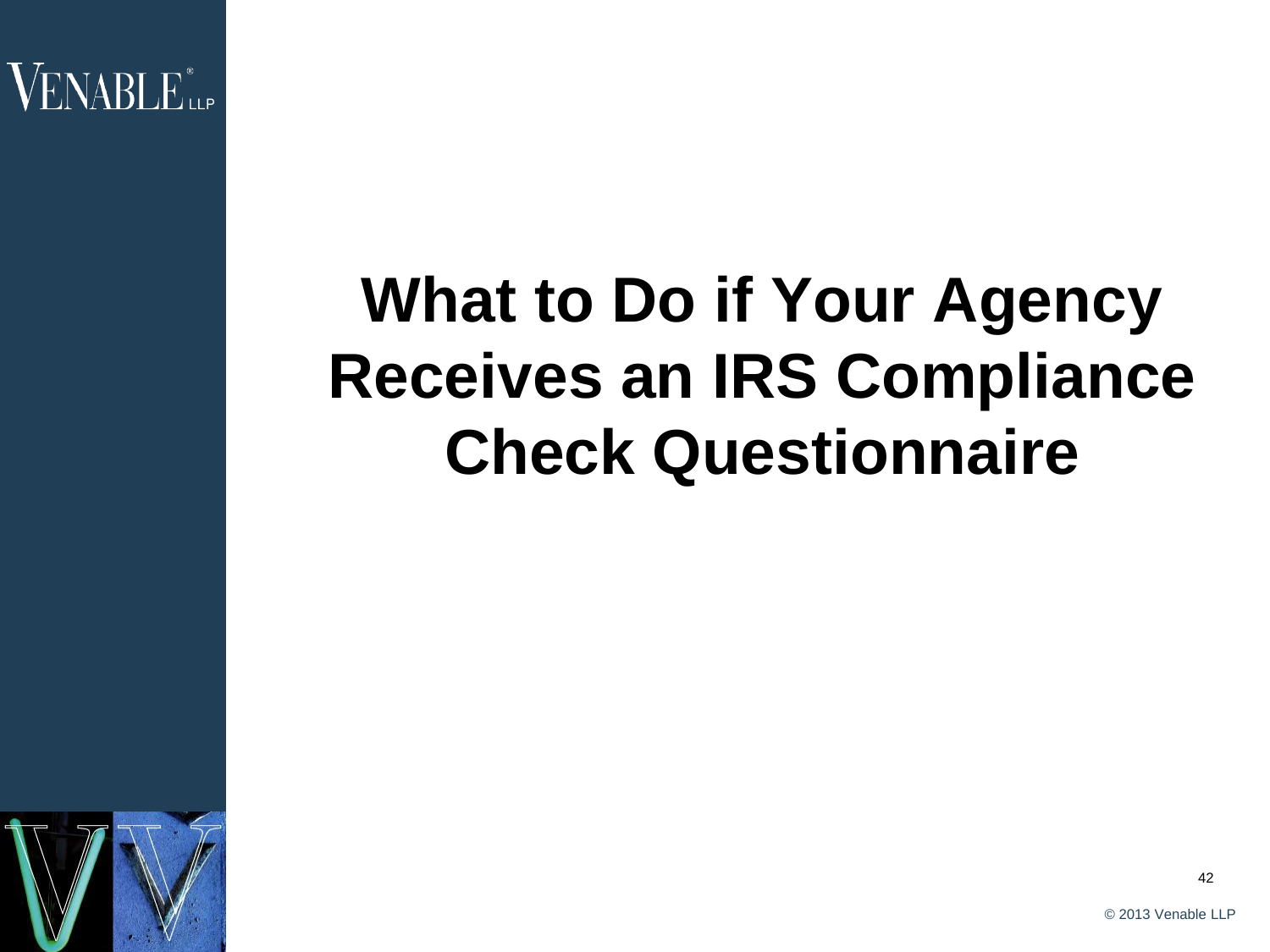### What to Do, How to Respond

- **The compliance check questionnaire will be an** information request that arrives in the U.S. mail.
- A compliance check is not an "IRS examination," but it may become an examination later, especially depending on how the compliance check is handled.

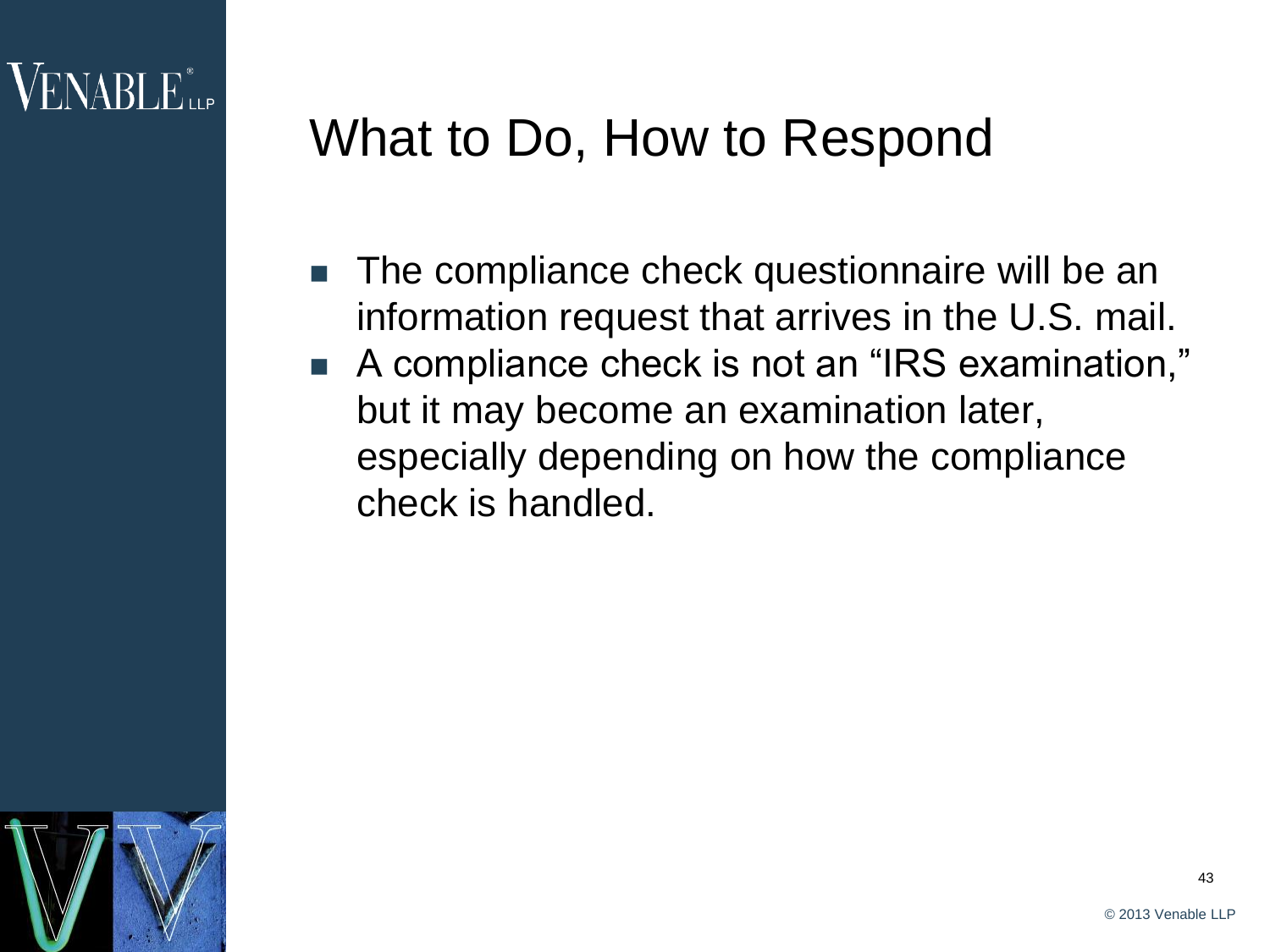### What to Do, How to Respond

- $\blacksquare$  How to respond:
	- YOU MUST RESPOND!
	- Respond honestly—must be signed under the penalties of perjury.
	- Do not treat this as a "form" or as a true false exam.
	- Do not simply answer the questions:
		- Answer the questions in the manner that best demonstrates your agency's exempt mission; and
		- Answer the questions with an eye to what information the IRS is trying to obtain.